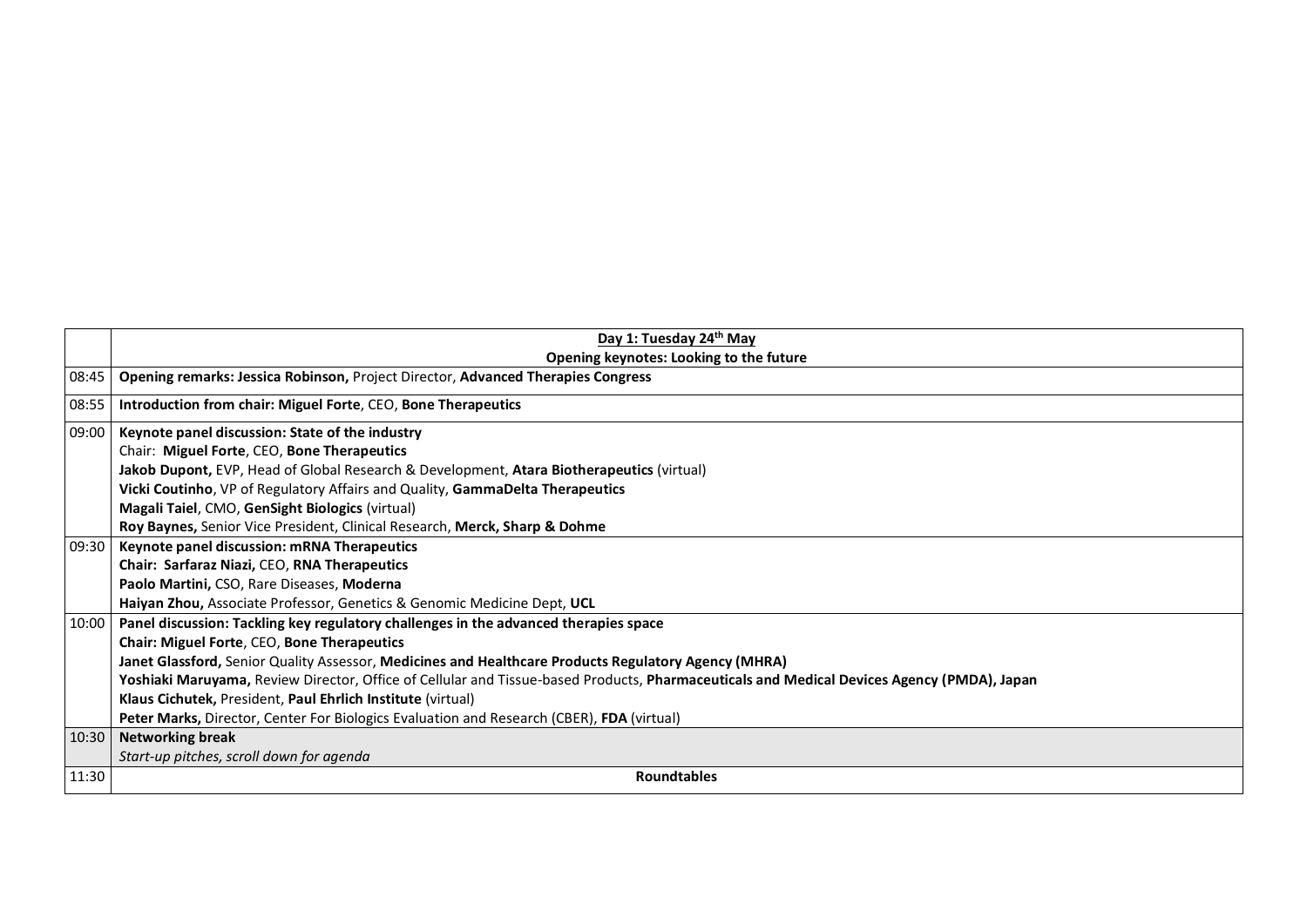|       | <b>Roundtable 1: Staying</b><br>at the cutting edge of<br>cell and gene therapy<br>Moderator: Heather L.<br>Callahan, EMBA,<br>Entrepreneur in<br>Residence, Gates                                                   | Roundtable 2:<br><b>Interactions with</b><br>Regulatory<br><b>Authorities for SMEs</b><br>and Academia<br>Moderator:<br>Margareth Jorvid,                          | Roundtable 3:<br><b>Commercial aspects:</b><br>what you need to<br>know about running a<br>cell therapy company<br>in 2022 & how to<br>stand out                                | <b>Roundtable 4:</b><br><b>Business models for</b><br>cell and gene therapy<br>for ultra-rare diseases<br>Moderator:<br>Melodie Dupre,<br><b>Business</b>                                                                                                                     | <b>Roundtable 5: Gene</b><br>editing<br>Moderator: Hansjörg<br>Hauser, Head of<br><b>Department Gene</b><br>Regulation and<br>Differentiation,                                                                                 | <b>Roundtable 6: Current</b><br>state of standards for<br>regenerative medicine<br>and resources for<br>industry<br>Moderator: Dawn<br>Henke, Senior                                                      | <b>Roundtable 7:</b><br><b>Tackling large scale</b><br>regulatory challenges<br>Moderator: Yemisi<br>Corinaldi, Regulatory<br>Strategy Leader & EU<br>Team Lead, Spark |
|-------|----------------------------------------------------------------------------------------------------------------------------------------------------------------------------------------------------------------------|--------------------------------------------------------------------------------------------------------------------------------------------------------------------|---------------------------------------------------------------------------------------------------------------------------------------------------------------------------------|-------------------------------------------------------------------------------------------------------------------------------------------------------------------------------------------------------------------------------------------------------------------------------|--------------------------------------------------------------------------------------------------------------------------------------------------------------------------------------------------------------------------------|-----------------------------------------------------------------------------------------------------------------------------------------------------------------------------------------------------------|------------------------------------------------------------------------------------------------------------------------------------------------------------------------|
|       | <b>Center for</b><br>Regenerative<br><b>Medicine, University</b><br>of Colorado Denver                                                                                                                               | <b>Head of Regulatory</b><br>Affairs, Ilya Pharma<br>AВ                                                                                                            | Moderators:<br>David Main, President<br>& CEO, Notch<br><b>Therapeutics</b>                                                                                                     | Development,<br>Genethon<br>Imen Mestiri, Business<br>Development,                                                                                                                                                                                                            | <b>Helmholtz Centre for</b><br><b>Infection Research</b>                                                                                                                                                                       | <b>Technical Program</b><br>Manager, Standards<br><b>Coordinating Body</b>                                                                                                                                | <b>Therapeutics</b>                                                                                                                                                    |
|       | <b>Roundtable 8: What</b><br>are the biggest<br>challenges in bringing<br><b>ATMPs to market?</b><br>Moderator: Tyler<br>DeWitt, Executive<br>Director of Innovation,<br><b>Quality Executive</b><br><b>Partners</b> | Roundtable 9:<br><b>Collaboration</b><br>between patient<br>groups and industry<br>Moderator: Ron<br>Jortner, Managing<br>Director, Masthead<br><b>Biosciences</b> | Roundtable 10:<br><b>Future-Proofing</b><br><b>Supply Chain</b><br>Orchestration<br>Moderator: Kamar<br>Johnson, Business<br>Development Director,<br>Europe, TrakCel<br>rakCel | Genethon<br>Roundtable 11:<br><b>Tackling digital</b><br>challenges faced by<br>cell and gene therapy<br>companies<br>Moderator: Ian<br>Davies, Business<br>Consultant, Digital Lab<br><b>Consulting</b><br><b>Digital Lab</b><br>Consulting<br><b>Digital Lab Consulting</b> | <b>Roundtable 12: How</b><br>do you control the<br>quality of your cell-<br>based therapy?<br>Moderator: Simon<br>Young, Director,<br>Research and<br>Development Centre<br>UK, Sysmex<br>Reserved for Sysmex<br><b>sysmex</b> | Roundtable 13:<br><b>Building industry</b><br>/academic<br>partnerships<br>Moderator: Basma<br>Jeelani, Head,<br><b>Business and</b><br>Innovation Group,<br><b>Translational Research</b><br>Office, UCL |                                                                                                                                                                        |
| 12:30 |                                                                                                                                                                                                                      |                                                                                                                                                                    |                                                                                                                                                                                 | Lunch<br>Start-up pitches, scroll down for agenda                                                                                                                                                                                                                             |                                                                                                                                                                                                                                |                                                                                                                                                                                                           |                                                                                                                                                                        |
|       | Track 1: Evidence,<br><b>Pricing &amp; Access</b>                                                                                                                                                                    | <b>Track 2: Gene</b><br><b>Modified Cell Therapy</b><br>Tackling solid tumours                                                                                     | <b>Track 3: Cell Therapy</b>                                                                                                                                                    | <b>Track 4: Gene Therapy</b><br>Next generation of<br>gene therapy                                                                                                                                                                                                            | <b>Track 5: Manufacture</b>                                                                                                                                                                                                    | <b>Track 6: Patient</b><br><b>Delivery</b>                                                                                                                                                                | <b>Track 7: Innovation</b>                                                                                                                                             |
|       | <b>Chair: Alexander Natz,</b><br>Secretary General,<br>European<br><b>Confederation of</b><br>Pharmaceutical                                                                                                         | <b>Chair: Lawrence</b><br>Lamb, Executive Vice<br>President / Chief<br>Scientific Officer,<br>In8Bio                                                               | <b>Chair: Stefanos</b><br>Theoharis, CBO, Bone<br><b>Therapeutics</b>                                                                                                           | <b>Chair: Pedro</b><br>Gonzalez-Alegre,<br>Head of Gene Therapy<br>Research, Spark<br><b>Therapeutics</b>                                                                                                                                                                     | Chair: Patrick J.<br>Hanley, Chief and<br>Director, Cellular<br>Therapy Program,                                                                                                                                               | Chair: Lior Raviv, CTO,<br>Pluristem<br>therapeutics                                                                                                                                                      | Chair: Sven Kili, CEO,<br><b>Antion Biosciences;</b><br>Principle, Sven Kili<br><b>Consulting</b>                                                                      |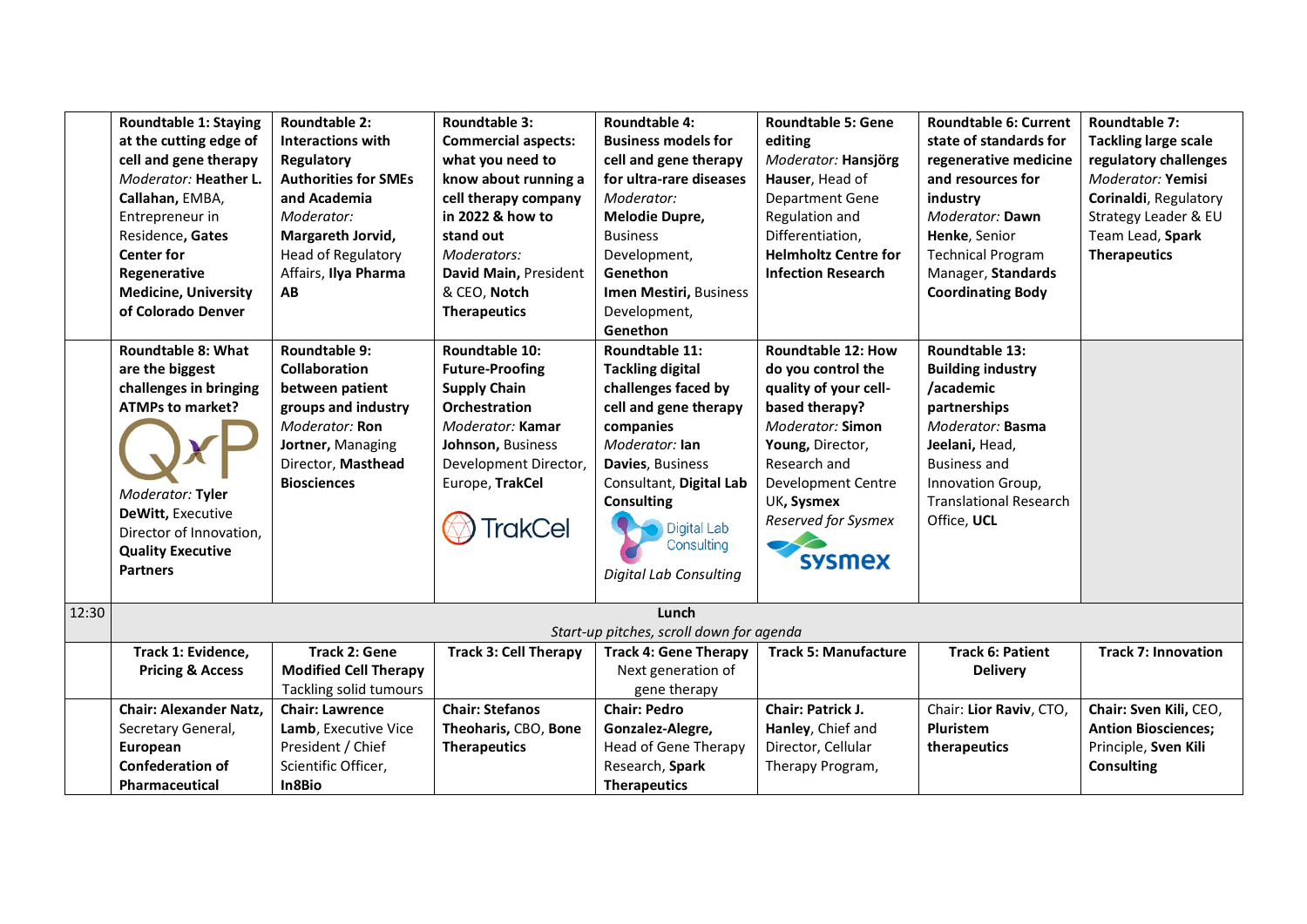|       | <b>Entrepreneurs</b><br>(EUCOPE)                                                                                                                                                                                              |                                                                                                                                                                                            |                                                                                                                                                                        |                                                                                                                                                                                                                                                                                                                | <b>Children's National</b><br><b>Health System</b>                                                                                                                                                                                                                                              |                                                                                                                                                                                                                    |                                                                                                                                                                                                 |
|-------|-------------------------------------------------------------------------------------------------------------------------------------------------------------------------------------------------------------------------------|--------------------------------------------------------------------------------------------------------------------------------------------------------------------------------------------|------------------------------------------------------------------------------------------------------------------------------------------------------------------------|----------------------------------------------------------------------------------------------------------------------------------------------------------------------------------------------------------------------------------------------------------------------------------------------------------------|-------------------------------------------------------------------------------------------------------------------------------------------------------------------------------------------------------------------------------------------------------------------------------------------------|--------------------------------------------------------------------------------------------------------------------------------------------------------------------------------------------------------------------|-------------------------------------------------------------------------------------------------------------------------------------------------------------------------------------------------|
| 13:30 | Dos and don'ts of<br>launching an ATMP in<br>a European country<br><b>Alexander Natz,</b><br>Secretary General,<br>European<br><b>Confederation of</b><br>Pharmaceutical<br><b>Entrepreneurs</b>                              | <b>CAR T-cell</b><br>immunotherapy of<br>solid tumours:<br><b>Parallel learning from</b><br>the clinic and lab<br>John Maher, CSO,<br><b>Leucid Bio</b>                                    | <b>Harnessing cell death</b><br>for regenerative<br>medicine<br>Chiara Giacomini,<br>R&D Lead Scientist,<br>King's College London                                      | Shifting gene therapy<br>paradigm with novel<br>capsids and<br>manufacturing<br>processes<br>Fred Chereau, CEO,<br><b>LogicBio Therapeutics</b><br>(virtual)                                                                                                                                                   | <b>Manufacturing</b><br>challenges of<br>allogeneic cell<br>$medicines -$<br>understanding batch-<br>to-batch variation on<br>the way to MAA/BLA<br>Mark Lowdell, CSO,<br><b>InMune</b>                                                                                                         | <b>Unleashing the</b><br><b>Allogeneic Potential</b><br>by building solutions<br>for cryologistics<br>Lior Raviv, CTO,<br><b>Pluristem</b><br>therapeutics                                                         | <b>Multiplex gene</b><br>engineering, moving<br>beyond editing<br>Sven Kili, CEO, Antion<br>Biosciences; Principle,<br><b>Sven Kili Consulting</b>                                              |
| 13:50 | (EUCOPE)<br><b>Commercialisation of</b><br><b>ATMPs (including</b><br>customer model)<br>Amir Hefni, Vice<br><b>President and Global</b><br>Commercial Head for<br>Cell & Gene, Novartis                                      | Harnessing the power<br>of engineered<br>macrophages<br>Tom Wilton, Chief<br><b>Business</b><br>Officer, Carisma<br><b>Therapeutics Inc</b>                                                | Notch signalling for<br>precision cell therapy<br>manufacturing<br>David Main, President<br>& CEO, Notch<br><b>Therapeutics</b>                                        | <b>Panel discussion:</b><br>Gene therapy 2.0<br><b>Chair: Pedro</b><br>Gonzalez-Alegre,<br><b>Head of Gene Therapy</b><br>Research, Spark<br><b>Therapeutics</b><br>Pedro Cejas, Discovery<br>Research Lead, Spark<br><b>Therapeutics</b><br>Paul Carter, Director,<br><b>Head Vector</b><br>Processing, Quell | <b>Biotherapeutics</b><br>Shaping the future of<br><b>Viral Vector</b><br>Manufacturing using a<br>platform approach<br>Michael Baker, Senior<br><b>Director Viral Gene</b><br>Therapy, Fujifilm<br>Diosynth<br><b>Biotechnologies</b><br><b>FUJIFILM</b><br><b>Diosynth</b><br>biotechnologies | Ten years of<br>evolution, a<br>multifaceted look at<br>modern ATMP<br>orchestration<br>Matthew Lakelin, VP<br>Scientific Affairs and<br>Product Development,<br><b>TrakCel</b><br>Sponsored by TrakCel<br>TrakCel | Gene Editing &<br>Synthetic biology<br>Hansjörg Hauser,<br><b>Head of Department</b><br>Gene Regulation and<br>Differentiation,<br><b>Helmholtz Centre for</b><br><b>Infection Research</b>     |
| 14:10 | The new EU HTA<br><b>Regulation, what will</b><br>be the impact on<br><b>ATMPs</b><br>Paolo Morgese, EU<br><b>Director Market</b><br><b>Access &amp; Member</b><br>Relations, Alliance for<br>Regenerative<br><b>Medicine</b> | <b>New Directions in the</b><br><b>Treatment of Solid</b><br><b>Tumors with gdT Cells</b><br>Lawrence Lamb.<br><b>Executive Vice</b><br>President / Chief<br>Scientific Officer,<br>In8Bio | Novel concept for<br>isolators to<br>manufacture ATMPs<br>and Biologics<br>Silvia Aldi, Product<br>Manager for Cell &<br>Gene Therapy, SKAN<br>AG<br>Sponsored by SKAN | <b>Therapeutics</b><br>Sapan Gandhi,<br>Founder,<br><b>Drishti Discoveries</b><br>Bodil Wilumsen, Head<br>of EU Supplier<br>Relationship Team,<br>Cell & Gene Technical<br><b>Operations, Novartis</b><br>Pharma                                                                                               | Manufacturing<br>genetically modified<br><b>NK cells</b><br>Volker Huppert, Chief<br>Development Officer,<br>Glycostem                                                                                                                                                                          | The Quality Chain for<br>Receipt,<br><b>Processing/Manufact</b><br>uring and Distribution<br>of Cellular Products<br>Tara Sadeghi, EVP and<br>Head of Operations,<br>Cellenkos, Inc                                | <b>Generic mRNA</b><br>Vaccine-Scientific,<br><b>Regulatory and Legal</b><br>Resolutions-an<br><b>Advice to Developing</b><br><b>Nations</b><br>Sarfaraz Niazi, CEO,<br><b>RNA Therapeutics</b> |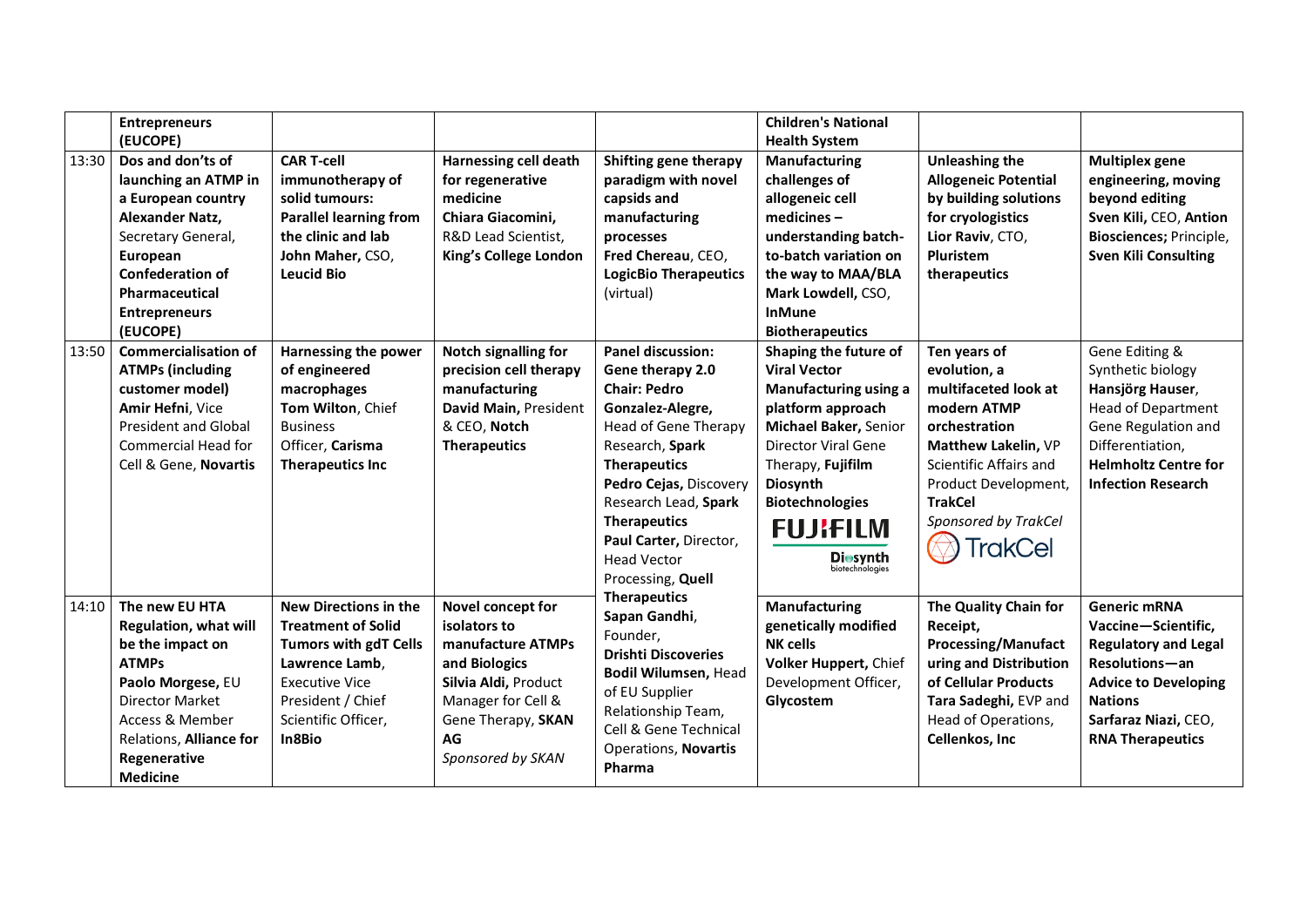|       |                                                                                                                                                                                                                                                                                                                                                                                                                                        |                                                                                                                                                                                                                              | <b>skan</b>                                                                                                                                                                                                           |                                                                                                                                                                                                                                                                                                                                                      |                                                                                                                                                                                                                               |                                                                                                                                                                                                                                                                                              |                                                                                                                            |
|-------|----------------------------------------------------------------------------------------------------------------------------------------------------------------------------------------------------------------------------------------------------------------------------------------------------------------------------------------------------------------------------------------------------------------------------------------|------------------------------------------------------------------------------------------------------------------------------------------------------------------------------------------------------------------------------|-----------------------------------------------------------------------------------------------------------------------------------------------------------------------------------------------------------------------|------------------------------------------------------------------------------------------------------------------------------------------------------------------------------------------------------------------------------------------------------------------------------------------------------------------------------------------------------|-------------------------------------------------------------------------------------------------------------------------------------------------------------------------------------------------------------------------------|----------------------------------------------------------------------------------------------------------------------------------------------------------------------------------------------------------------------------------------------------------------------------------------------|----------------------------------------------------------------------------------------------------------------------------|
| 14:30 | <b>English market</b><br>presentation/panel:<br>what the future of<br><b>ATMP landscape migh</b><br>t look like<br><b>Chair: Nina Pinwill,</b><br><b>Head of Commercial</b><br>Operations, NHS<br><b>England</b><br>Janet Glassford,<br>Senior Quality<br>Assessor, Medicines<br>and Healthcare<br><b>Products Regulatory</b><br><b>Agency (MHRA)</b><br>Sheela Upadhyaya,<br>Rare Diseases &<br>RAPID- C19 Strategic<br>Advisor, NICE | <b>Engineering NK Cell</b><br><b>Resistance to the</b><br><b>Tumor</b><br>Microenvironment<br>Russell Cruz, Assistant<br>Professor, Children's<br><b>National Medical</b><br>Center; Co-Founder,<br><b>Mana Therapeutics</b> | <b>Phase 3 clinical</b><br>updates from a<br>personalized vaccine<br>platform technology<br>for cancer and COVID-<br>19<br>Hans S. Keirstead,<br>Chairman and Chief<br>Executive Officer,<br><b>AIVITA Biomedical</b> | <b>Panel discussion:</b><br>Immunogenicity for<br>gene therapy<br>Chair:<br>Paul Gissen, Professor<br>of Metabolic<br>Medicine, Head of<br>Genetics and<br><b>Genomic Medicine</b><br>Department, UCL<br><b>Great Ormond Street</b><br><b>Institute of Child</b><br><b>Health</b><br>Sean Armour, Head of<br>Discovery, Spark<br><b>Therapeutics</b> | Phase dependent<br>approaches to the<br>supply and testing of<br>materials for<br>advanced therapies<br>Tony Hitchcock,<br><b>Technical Director Cell</b><br>and Gene Therapy<br>CDMO, Charles River<br>Labs<br>charles river | <b>Mastering the</b><br>orchestration of Cell<br>& Gene Therapy<br><b>Supply</b><br>Andreas Olpeter, Vice<br>President Sales &<br><b>Business</b><br>Development, Arvato<br><b>Supply Chain</b><br>Solutions-<br><b>Healthcare</b><br>arvato<br><b>BERTELSMANN</b><br>Supply Chain Solutions | Presentation<br>Anthony Johnson, Co-<br>founder and CEO,<br>Kodikaz                                                        |
| 14:50 | <b>Panel: Innovative</b><br>approaches to<br>accelerate access and<br>reimbursement in<br><b>ATMPs</b><br><b>Chair: Alexander Natz.</b><br>Secretary General,<br>European                                                                                                                                                                                                                                                              | <b>Oncolytic viral</b><br>immunotherapy as a<br>new modality to treat<br>solid tumor<br>Paul Peter Tak,<br>President & Chief<br>Executive Officer,<br><b>Candel Therapeutics</b>                                             | Regenerative<br><b>Medicine: Challenges</b><br>in Clinical Translation<br>& the RegmedXB<br>platform<br>Frank Luyten,<br>Medical/Scientific<br>Director, REGMEDXB                                                     | The re-dosing<br>challenge: redosing<br>strategies<br>Sean Armour, Head of<br>Discovery, Spark<br><b>Therapeutics</b>                                                                                                                                                                                                                                | <b>BOOSTB4 trial update</b><br>Cecilia Götherström,<br>Associate Professor,<br>Department of Clinical<br>Science, Intervention<br>& Technology,<br>Karolinska Institutet<br>(virtual)                                         | Panel: Impact of the<br>pandemic on ATMP<br>supply chains and<br>future strategies for<br>improvement<br>Chair: Jasmin Kee,<br>Bioprocessing<br>Consultant and                                                                                                                               | Developing the next<br>generation of<br>complement<br>medicines<br>Rafiq Hasan, CEO,<br>Complement<br><b>Therapeutics</b>  |
| 15:10 | <b>Confederation of</b><br>Pharmaceutical<br><b>Entrepreneurs</b><br>(EUCOPE)<br>Amir Hefni, Vice<br><b>President and Global</b>                                                                                                                                                                                                                                                                                                       | <b>Precise and Efficient</b><br><b>Non-viral CRISPR</b><br><b>Gene Editing</b><br><b>Solutions for T Cell</b><br>Engineering                                                                                                 | <b>Improving the Digital</b><br>Landscape at Quell<br><b>Therapeutics</b><br>Julien Browne,<br><b>Associate Director</b><br><b>Head Analytical</b>                                                                    | Fetal gene therapy<br>Simon Waddington,<br>Professor of Gene<br>Therapy, UCL (possibly<br>virtual)                                                                                                                                                                                                                                                   | Panel:<br><b>Standardisation of cell</b><br>therapy<br>manufacturing<br>Chair: Patrick J.<br>Hanley, Chief and                                                                                                                | <b>Former Technical</b><br>Director, UK Gov<br><b>Vaccines Taskforce</b><br>Sue Williams, Former<br>Head of Supply Chain,<br><b>UK Gov Vaccines</b>                                                                                                                                          | <b>Multifaceted</b><br>potential of Treg-<br>based therapies in<br>tackling<br>neurodegeneration<br><b>Timothy Newton,</b> |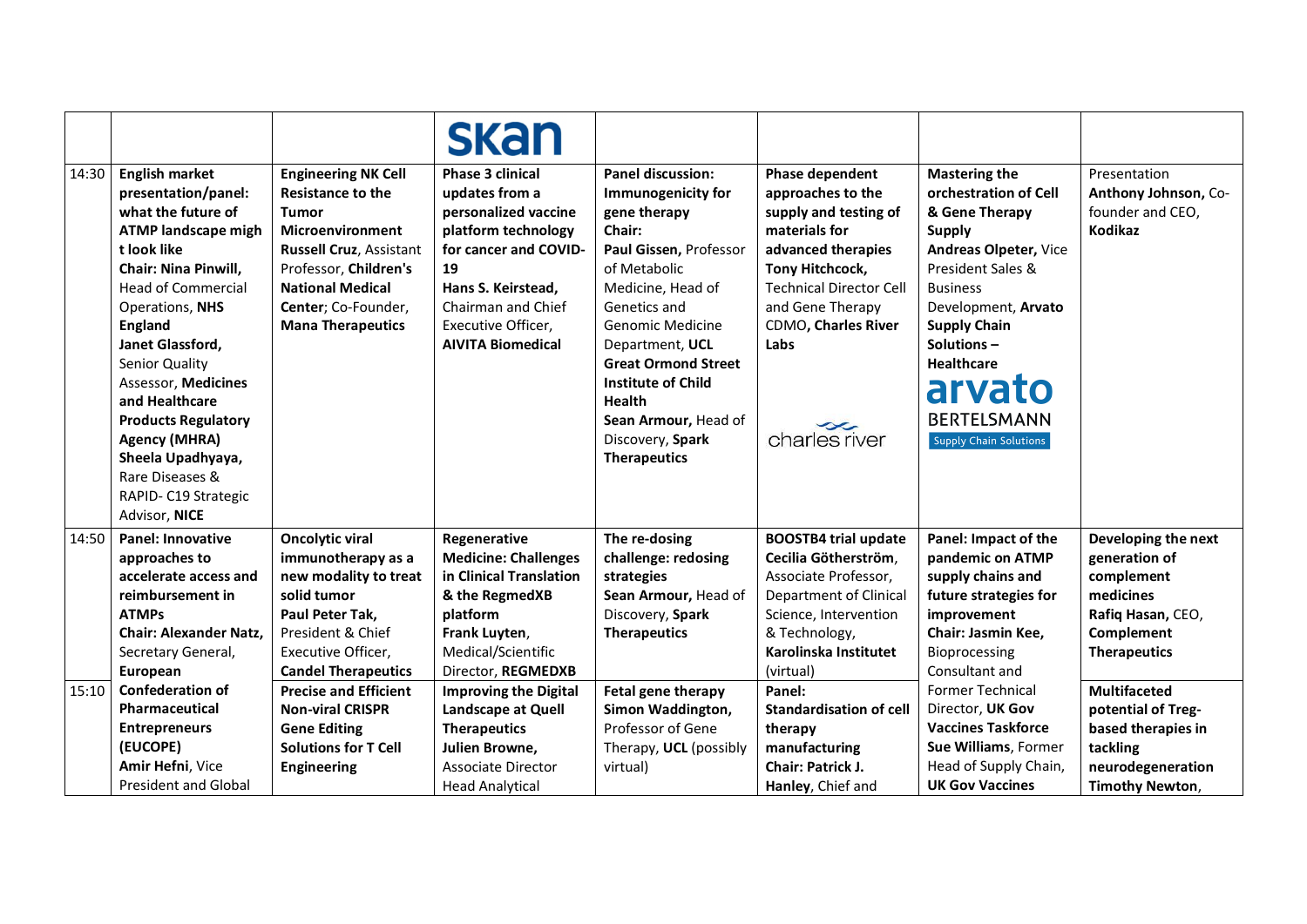|       | Commercial Head for                                                                                                                                        | Raymond Miller, Lead          |                     | Development, Quell                     |  |                          | Director, Cellular              |             | <b>Taskforce</b>                  | CEO, Reflection                  |
|-------|------------------------------------------------------------------------------------------------------------------------------------------------------------|-------------------------------|---------------------|----------------------------------------|--|--------------------------|---------------------------------|-------------|-----------------------------------|----------------------------------|
|       | Cell & Gene, Novartis                                                                                                                                      | of Global Product             | <b>Therapeutics</b> |                                        |  |                          | Therapy Program,                |             | Albert Ribickas, Bone             | <b>Therapeutics</b>              |
|       | Mike Fraser, General                                                                                                                                       | Management Team 1,            |                     | Lylia Ouboussad,                       |  |                          | <b>Children's National</b>      |             | Marrow Transplant                 |                                  |
|       | Manager of EMEA,                                                                                                                                           | GenScript                     |                     | Senior Scientist, Quell                |  |                          | <b>Health System</b>            |             | Laboratory Manager,               |                                  |
|       | <b>Novartis Gene</b>                                                                                                                                       | Sponsored by                  | <b>Therapeutics</b> |                                        |  |                          | Mary Murphy, PI and             |             | <b>Moffitt Cancer Center</b>      |                                  |
|       | <b>Therapies</b>                                                                                                                                           | GenScript                     |                     |                                        |  |                          | Professor in                    |             | Lior Raviv, CTO,                  |                                  |
|       | Detlev Parow, prev                                                                                                                                         |                               |                     | <b>Digital Lab</b>                     |  |                          | Regenerative                    |             | Pluristem                         |                                  |
|       | <b>Head Pharmaceutical</b>                                                                                                                                 | <b>GenScript</b>              |                     | Consulting                             |  |                          | Medicine, REMEDI                |             | therapeutics                      |                                  |
|       | Department, DAK-                                                                                                                                           |                               |                     |                                        |  |                          | Sumona Sarkar,                  |             |                                   |                                  |
|       | Gesundheit                                                                                                                                                 |                               |                     | Sponsored by Digital<br>Lab Consulting |  |                          | Biomedical Engineer,            |             |                                   |                                  |
|       | Thomas Mueller,                                                                                                                                            |                               |                     |                                        |  |                          | <b>National Institute of</b>    |             |                                   |                                  |
|       | <b>Head Of Directorate</b>                                                                                                                                 |                               |                     |                                        |  |                          | <b>Standards and</b>            |             |                                   |                                  |
|       | General 1 - Drugs,                                                                                                                                         |                               |                     |                                        |  |                          | <b>Technology (NIST)</b>        |             |                                   |                                  |
|       | Medical Devices,                                                                                                                                           |                               |                     |                                        |  |                          | (virtual)                       |             |                                   |                                  |
|       | Biotechnology,                                                                                                                                             |                               |                     |                                        |  |                          |                                 |             |                                   |                                  |
|       | <b>Federal Ministry of</b>                                                                                                                                 |                               |                     |                                        |  |                          |                                 |             |                                   |                                  |
|       | <b>Health Germany</b>                                                                                                                                      |                               |                     |                                        |  |                          |                                 |             |                                   |                                  |
| 15:30 | <b>Networking break</b>                                                                                                                                    |                               |                     |                                        |  |                          |                                 |             |                                   |                                  |
|       | Meet the start-ups! We have 100 start-ups joining us this year, please make your way to the start-up area where they'll be looking forward to meeting you. |                               |                     |                                        |  |                          |                                 |             |                                   |                                  |
|       | <b>Track 1: Evidence, Pricing</b>                                                                                                                          | <b>Track 2: Gene Modified</b> |                     | <b>Track 3: Cell Therapy</b>           |  |                          | <b>Track 4: Gene Therapy</b>    |             | <b>Track 5: Manufacture</b>       | <b>Track 6: Patient Delivery</b> |
|       | & Access                                                                                                                                                   | <b>Cell Therapy</b>           |                     |                                        |  |                          | Next generation of gene         |             | Cell therapy manufacture          |                                  |
|       |                                                                                                                                                            | Tackling solid tumours        |                     |                                        |  | therapy                  |                                 |             |                                   |                                  |
|       | <b>Chair: Alexander Natz,</b>                                                                                                                              | Chair: Lawrence Lamb,         |                     | <b>Chair: Stefanos Theoharis,</b>      |  |                          | Chair: Pedro Gonzalez-          |             | Chair: Patrick J. Hanley,         | Chair: Lior Raviv, CTO,          |
|       | Secretary General,                                                                                                                                         | Executive Vice President /    |                     | CBO, Bone Therapeutics                 |  | Alegre, Head of Gene     |                                 |             | Chief and Director, Cellular      | <b>Pluristem therapeutics</b>    |
|       | <b>European Confederation</b>                                                                                                                              | Chief Scientific Officer,     |                     |                                        |  |                          | Therapy Research, Spark         |             | Therapy Program,                  |                                  |
|       | of Pharmaceutical                                                                                                                                          | In8Bio                        |                     |                                        |  | <b>Therapeutics</b>      |                                 |             | <b>Children's National Health</b> |                                  |
|       | <b>Entrepreneurs (EUCOPE)</b>                                                                                                                              |                               |                     |                                        |  |                          |                                 | System      |                                   |                                  |
| 16:00 | Tissue Engineering -                                                                                                                                       | <b>Myeloid programming,</b>   |                     | Logistical implications of             |  | <b>New Adverse Event</b> |                                 |             | <b>Evolving choices for cell</b>  | Developing an Ideal CAR-T        |
|       | Lessons learnt from the                                                                                                                                    | the next generation of        |                     | global cell-based                      |  |                          | terminology for in utero        |             | and gene therapy process          | <b>Cell Therapy Patient</b>      |
|       | last 15 years                                                                                                                                              | immune therapies for          |                     | therapies for diabetic                 |  | advanced prenatal        |                                 | development |                                   | <b>Experience Through</b>        |
|       | Andre Roeder, Head                                                                                                                                         | oncology                      |                     | kidney disease: early                  |  | therapies                |                                 |             | Manuel Carrondo,                  | <b>Human Centered Design</b>     |
|       | Global Market Access,                                                                                                                                      | Daniel Getts, CEO and Co-     |                     | phase III lessons learned              |  |                          | Anna David, Professor and       |             | Professor of Chemical &           | and Innovation                   |
|       | Head Logistics, TETEC                                                                                                                                      | Founder, Myeloid              |                     | diabetic kidney disease                |  |                          | <b>Consultant in Obstetrics</b> |             | <b>Biochemical Engineering,</b>   | <b>Allison Matthews</b> , Design |
|       | <b>Alexander Natz, Secretary</b>                                                                                                                           | <b>Therapeutics</b>           |                     | Joseph Stavas, Senior Vice             |  | and Maternal             |                                 |             | FCT-UNL, Vice-                    | Lead, Mayo Clinic (virtual)      |
|       | General, European                                                                                                                                          |                               |                     | <b>President of Clinical</b>           |  |                          | Fetal Medicine; Director,       |             | President, IBET                   | Nancy Pick,                      |
|       | <b>Confederation of</b>                                                                                                                                    |                               |                     | Development, ProKidney                 |  | <b>EGA Institute for</b> |                                 |             |                                   | Implementation                   |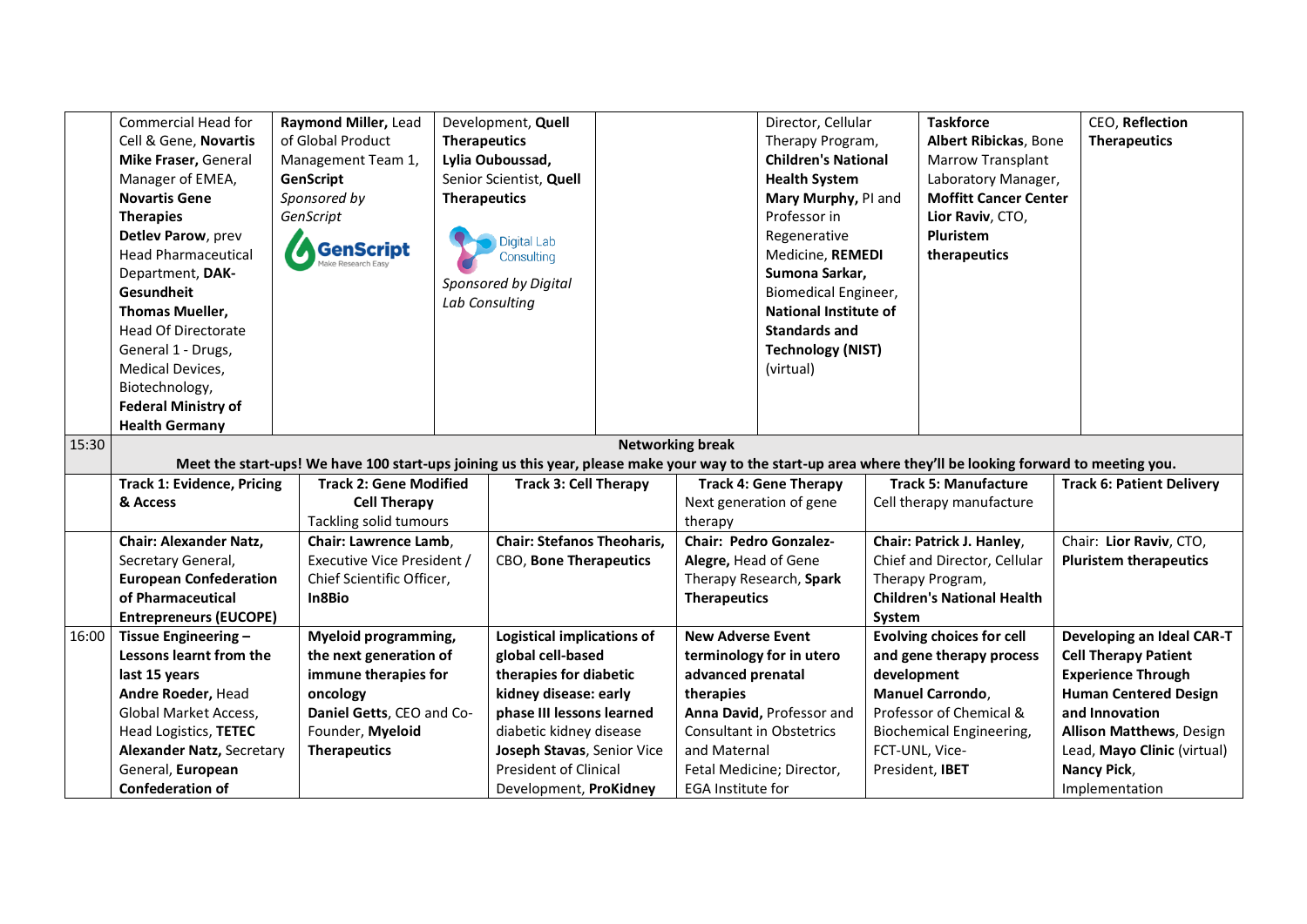|       | Pharmaceutical                      |                                   |                                   | Women's Health,                  |                                    | Coordinator, Mayo Clinic     |
|-------|-------------------------------------|-----------------------------------|-----------------------------------|----------------------------------|------------------------------------|------------------------------|
|       | <b>Entrepreneurs (EUCOPE)</b>       |                                   |                                   | <b>University College London</b> |                                    | (virtual)                    |
| 16:20 | Panel: Early detection and          | <b>Panel discussion: Moving</b>   | <b>Transforming Incubator of</b>  | <b>Conjugated AAV platform</b>   | <b>GMP-compliant</b>               | Presentation by Cell and     |
|       | screening for genetic               | from liquid to solid              | Life into Innovative              | with current applications        | <b>Manufacturing of MSCs</b>       | <b>Gene Therapy Catapult</b> |
|       | diseases and genetic risk           | tumours                           | <b>Treatments: allogeneic</b>     | in CNS/Ocular                    | with a Xeno-free Cell              |                              |
|       | factors                             | Chair: Lawrence Lamb,             | <b>Amnion Epithelial Stem</b>     | Rodolphe Clerval, Chief          | culture medium in a                |                              |
|       | <b>Chair: Mareike Ostertag,</b>     | Executive Vice President /        | Cells to treat congenital         | Executive Officer, Coave         | closed-system automated            |                              |
|       | Global Head, Policy                 | Chief Scientific Officer,         | and chronic disorders             | <b>Therapeutics</b>              | bioreactor                         |                              |
|       | <b>Strategy, Novartis Pharma</b>    | In8Bio                            | without                           |                                  | Lenart Girandon, Deputy            |                              |
|       | Johan Prévot, Executive             | Patrick J. Hanley, Chief          | immunosuppression                 |                                  | Director, Educell                  |                              |
|       | Director, IPOPI                     | and Director, Cellular            | Roberto Gramignoli,               |                                  | Sponsored by VivaBioCell           |                              |
|       | Jim Bonham, President,              | Therapy Program,                  | Senior Researcher                 |                                  |                                    |                              |
|       | <b>International Society for</b>    | <b>Children's National Health</b> | Specialist, Karolinska            |                                  |                                    |                              |
|       | <b>Neonatal Screening</b>           | System                            | Institutet                        |                                  |                                    |                              |
|       | Matthew Brown, Chief                | Daniel Getts, CEO and Co-         |                                   |                                  | <b>Viva Bio Cell</b>               |                              |
|       | <b>Scientist, Genomics</b>          | Founder, Myeloid                  |                                   |                                  |                                    |                              |
| 16:40 | <b>England</b>                      | <b>Therapeutics</b>               | <b>Panel discussion:</b>          | <b>Lumevog Gene Therapy in</b>   | Cost of goods and                  | Albert Ribickas, Bone        |
|       | Catherine Joynson,                  | Paul Peter Tak, President         | <b>Improving standards for</b>    | <b>Leber Hereditary Optic</b>    | commercialisation                  | Marrow Transplant            |
|       | <b>Assistant Director, Nuffield</b> | & Chief Executive Officer,        | regenerative medicine             | Neuropathy                       | analysis for cell and gene         | Laboratory Manager,          |
|       | <b>Council on Bioethics</b>         | <b>Candel Therapeutics</b>        | <b>Chair: Stefanos Theoharis,</b> | Magali Taiel, CMO,               | therapies                          | <b>Moffitt Cancer Center</b> |
|       |                                     |                                   | CBO, Bone Therapeutics            | <b>GenSight Biologics</b>        | Suzanne S.                         | (possible virtual)           |
|       |                                     |                                   | Dawn Henke, Senior                | (virtual)                        | Farid, Professor of                |                              |
|       |                                     |                                   | <b>Technical Program</b>          |                                  | <b>Bioprocess Systems</b>          |                              |
|       |                                     |                                   | Manager, Standards                |                                  | Engineering & Co-Director          |                              |
|       |                                     |                                   | <b>Coordinating Body</b>          |                                  | <b>Future Targeted</b>             |                              |
|       |                                     |                                   | Frank Luyten,                     |                                  | Healthcare                         |                              |
|       |                                     |                                   | Medical/Scientific                |                                  | Manufacturing Hub, UCL             |                              |
| 17:00 | <b>Panel discussion: Is</b>         |                                   | Director, RegMedXB                | <b>Panel: Emerging safety</b>    | <b>Panel discussion:</b>           |                              |
|       | Europe a graveyard for              |                                   |                                   | and regulatory topics in         | <b>Centralized vs. distributed</b> |                              |
|       | gene therapies?                     |                                   |                                   | gene replacement therapy         | manufacturing: learnings           |                              |
|       | Chair: Sven Kili, CEO,              |                                   |                                   | Chair: Rajvinder Karda,          | from current                       |                              |
|       | <b>Antion Biosciences;</b>          |                                   |                                   | Lecturer In Gene Therapy,        | manufacturing                      |                              |
|       | Principle, Sven Kili                |                                   |                                   | Institute for Women's            | <b>Chair: Miriam Haak,</b>         |                              |
|       | <b>Consulting</b>                   |                                   |                                   | Health, UCL                      | <b>Director Business</b>           |                              |
|       | Detlev Parow, prev Head             |                                   |                                   |                                  | Development, Miltenyi              |                              |
|       | Pharmaceutical                      |                                   |                                   |                                  | <b>Biotec</b>                      |                              |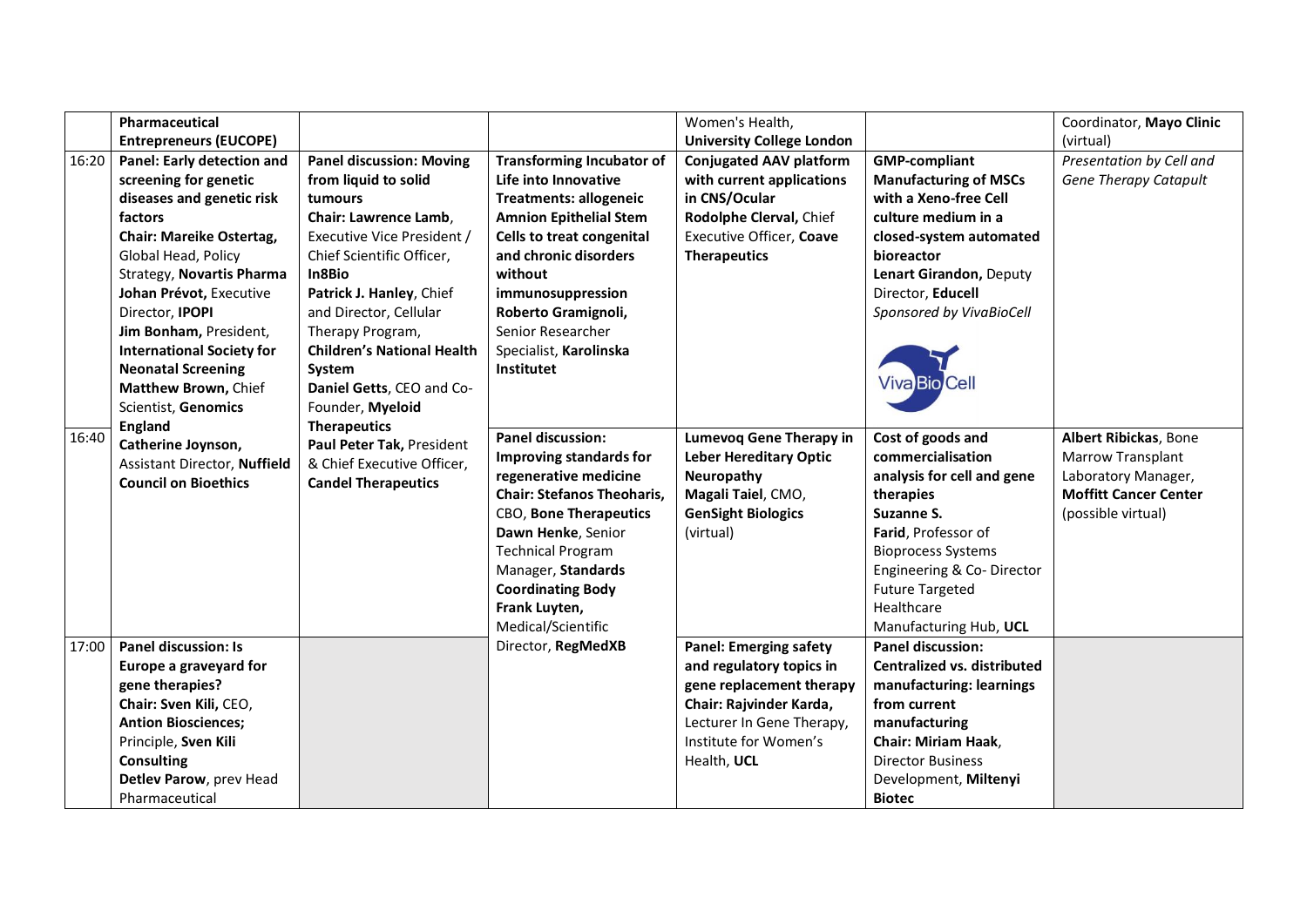|       | Department, DAK-                  |  |  | Magali Taiel, CMO,                | Farid Ighemat, Senior        |  |  |  |  |
|-------|-----------------------------------|--|--|-----------------------------------|------------------------------|--|--|--|--|
|       | Gesundheit                        |  |  | <b>GenSight Biologics</b>         | Director Cell and Gene       |  |  |  |  |
|       | Nicola Redfern, Gene              |  |  | (virtual)                         | Therapy, <b>GSK</b>          |  |  |  |  |
|       | <b>Therapy Commercial</b>         |  |  | Ahad Rahim, Professor of          | Dorothea Ledergerber,        |  |  |  |  |
|       | Market Access Leader, (Ex         |  |  | <b>Translational Neuroscience</b> | Chief Technical Officer,     |  |  |  |  |
|       | General Manager, UK,              |  |  | & Head of Research                | <b>TIGEN Pharma</b>          |  |  |  |  |
|       | bluebirdbio)                      |  |  | Department of                     |                              |  |  |  |  |
|       |                                   |  |  | Pharmacology, UCL                 |                              |  |  |  |  |
|       | Elisabetta Zanon, Director,       |  |  | Sean Armour, Head of              |                              |  |  |  |  |
|       | European Policy and               |  |  | Discovery, Spark                  |                              |  |  |  |  |
|       | Advocacy, Alliance for            |  |  | <b>Therapeutics</b>               |                              |  |  |  |  |
|       | <b>Regenerative Medicine</b>      |  |  |                                   |                              |  |  |  |  |
|       | Michela Gabaldo, Head of          |  |  |                                   | <b>Miltenyi Biotec</b>       |  |  |  |  |
|       | <b>Translational Project</b>      |  |  |                                   | <b>Sponsored by Miltenyi</b> |  |  |  |  |
|       | Management & Regulatory           |  |  |                                   | <b>Biotec</b>                |  |  |  |  |
|       | Affairs, Fondazione               |  |  |                                   |                              |  |  |  |  |
|       | <b>Telethon</b>                   |  |  |                                   |                              |  |  |  |  |
|       | Seren Phillips, Health            |  |  |                                   |                              |  |  |  |  |
|       | Economics & Outcomes              |  |  |                                   |                              |  |  |  |  |
|       | Research, Novartis                |  |  |                                   |                              |  |  |  |  |
| 17:30 | Day 1 Networking drinks reception |  |  |                                   |                              |  |  |  |  |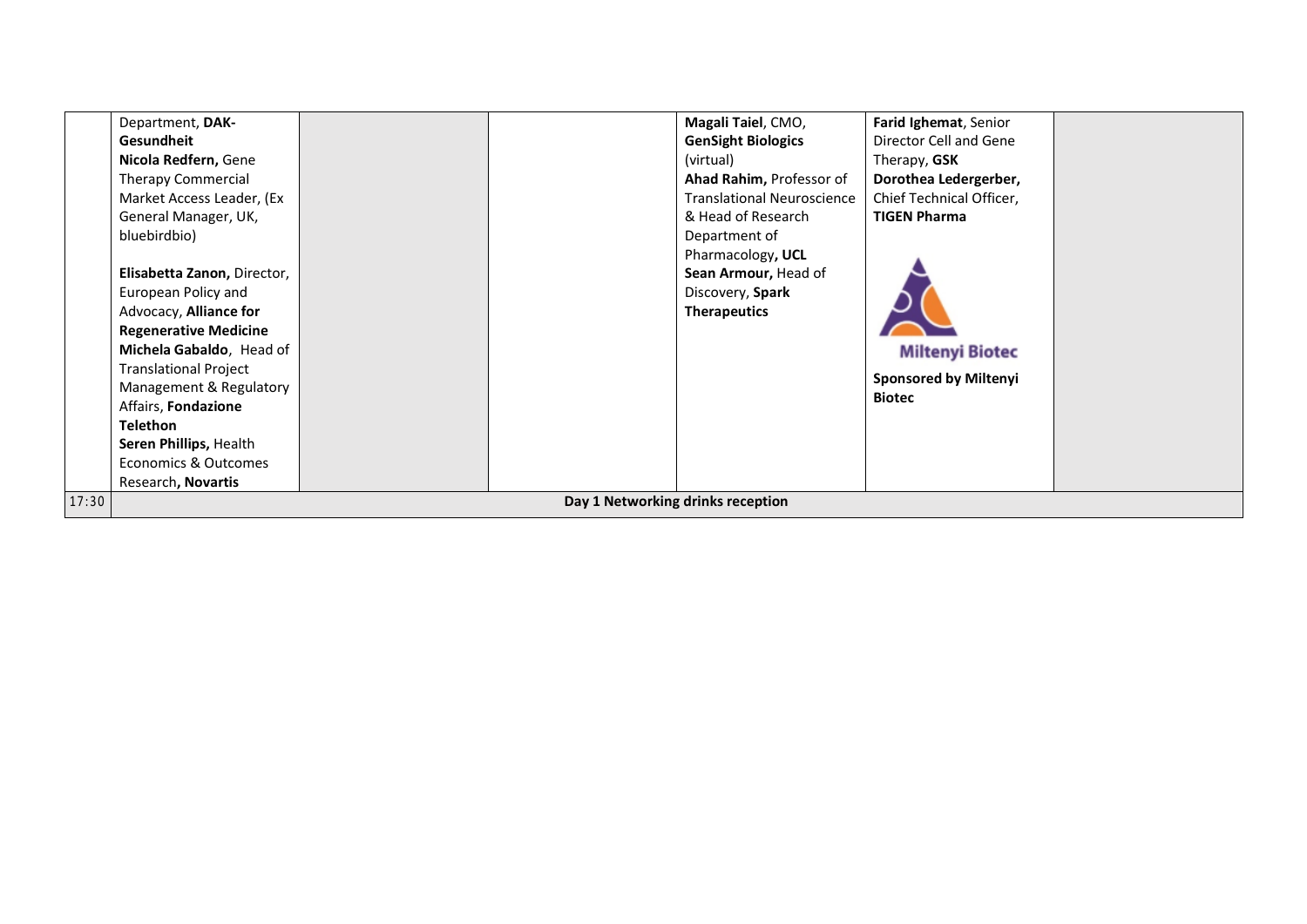## **Start-up Agenda Tuesday 24th May**

| 10:30 | Deana Mohr, CEO & Co-Founder<br><b>MUVON Therapeutics</b>                      | Regenerative medicine in daily life: will the dream become reality?                                                   |
|-------|--------------------------------------------------------------------------------|-----------------------------------------------------------------------------------------------------------------------|
| 10:45 | Pedro Correa de Sampaio, CEO & Co-Founder<br><b>Neobe Therapeutics</b>         | Removing microenvironmental barriers to cancer immunotherapy success through engineered bacteria                      |
| 11:00 | Hans Kleine-Brüggeney, CTO & Co-Founder<br>evorion biotechnologies             | Functional phenomics enabling comprehensive analysis of cancer-immune cell interactions at single-<br>cell resolution |
| 11:15 | Paulo Refinetti, CEO & Founder<br><b>REM Analytics</b>                         | Advanced microbiome analysis and personalised medicine                                                                |
| 12:30 | Alessia Baldo, Business Development Manager<br><b>SEED Biosciences</b>         | Combining magnetic cell separation with DispenCell for gentle and simple T cell cloning                               |
| 12:45 | Bastiaan Bijl, Head of Business Development,<br><b>Single Cell Discoveries</b> | Complete single-cell sequencing services                                                                              |
| 13:00 | Poulami Chaudhuri, CEO & Co-founder<br><b>Helex Bio</b>                        | Enhanced safety of gene-editing pipelines through tissue-specific gRNAs that enable better control of<br>gene-editing |
| 13:15 | Ivo Timmermans, CEO<br><b>Pleco Therapeutics</b>                               | New insights into the role of metals in disease                                                                       |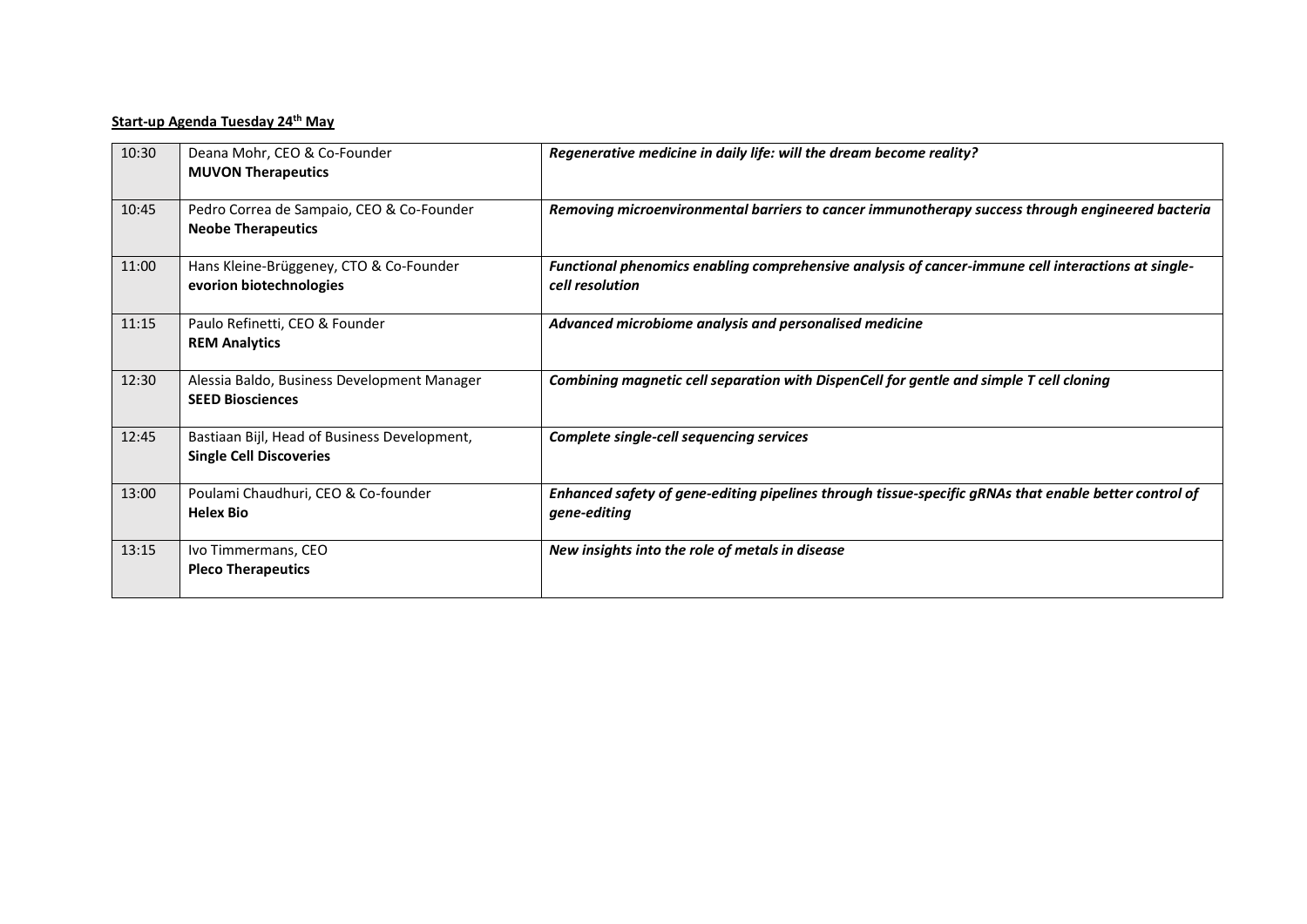|       | Day 2: Wednesday 25th May 2022<br>Opening keynotes: State of the industry  |                                                                   |                                                                                                                      |                            |                                                                                                                                |                            |                            |
|-------|----------------------------------------------------------------------------|-------------------------------------------------------------------|----------------------------------------------------------------------------------------------------------------------|----------------------------|--------------------------------------------------------------------------------------------------------------------------------|----------------------------|----------------------------|
| 09:00 |                                                                            |                                                                   |                                                                                                                      |                            | Keynote panel: Current approaches to advanced cell and gene therapies and (related) adverse events; the Risk - Benefit balance |                            |                            |
|       |                                                                            |                                                                   | Chair: Jaap Boelens, Chief, Transplantation and Cellular Therapies, MSK Kids, Memorial Sloan Kettering Cancer Center |                            |                                                                                                                                |                            |                            |
|       |                                                                            | Florian Eichler, Neurologist, Massachusetts General Hospital      |                                                                                                                      |                            |                                                                                                                                |                            |                            |
|       |                                                                            |                                                                   | Matthew Porteus, Professor of Pediatrics, Stanford University School of Medicine (virtual)                           |                            |                                                                                                                                |                            |                            |
|       |                                                                            |                                                                   | Paul Orchard, Professor, Department of Pediatrics, University of Minnesota (possibly virtual)                        |                            |                                                                                                                                |                            |                            |
| 09:30 |                                                                            |                                                                   | Panel discussion: Addressing the skill shortage in Advanced Therapies                                                |                            |                                                                                                                                |                            |                            |
|       |                                                                            |                                                                   | Chair: Qasim Rafiq, Associate Professor in Cell and Gene Therapy Bioprocess Engineering, UCL                         |                            |                                                                                                                                |                            |                            |
|       | Sven Killi, CEO, Antion Biosciences                                        |                                                                   |                                                                                                                      |                            |                                                                                                                                |                            |                            |
|       |                                                                            |                                                                   | Jasmin Kee, Bioprocessing Consultant and Former Technical Director, UK Gov Vaccines Taskforce                        |                            |                                                                                                                                |                            |                            |
|       | James Miskin, CTO, Oxford Biomedica                                        |                                                                   |                                                                                                                      |                            |                                                                                                                                |                            |                            |
|       |                                                                            |                                                                   | Russell Cruz, Principal Investigator, Cell-Based Immunotherapies for Cancer and HIV, Children's National Hospital    |                            |                                                                                                                                |                            |                            |
| 10:00 | Panel discussion: Deals and investments made: where are we going in 2023?  |                                                                   |                                                                                                                      |                            |                                                                                                                                |                            |                            |
|       | Chair: Sven Kili, CEO, Antion Biosciences; Principle, Sven Kili Consulting |                                                                   |                                                                                                                      |                            |                                                                                                                                |                            |                            |
|       | Owen Smith, Partner, 4BIO Capital                                          |                                                                   |                                                                                                                      |                            |                                                                                                                                |                            |                            |
|       | Daniel O'Mahony, Partner, Seroba Life Sciences                             |                                                                   |                                                                                                                      |                            |                                                                                                                                |                            |                            |
|       | Dominic Schmidt, General Partner, Advent Life Sciences                     |                                                                   |                                                                                                                      |                            |                                                                                                                                |                            |                            |
|       |                                                                            |                                                                   | Dave Greenwald, Vice President Of Business Development, Deerfield Management                                         |                            |                                                                                                                                |                            |                            |
|       |                                                                            |                                                                   | Simon Goldman, Investment Director, UCL Technology Fund, Albion VC                                                   |                            |                                                                                                                                |                            |                            |
| 10:30 | <b>Networking break</b>                                                    |                                                                   |                                                                                                                      |                            |                                                                                                                                |                            |                            |
|       |                                                                            | Poster viewing session & start-up pitches, scroll down for agenda |                                                                                                                      |                            |                                                                                                                                |                            |                            |
|       | Track 1: Evidence,                                                         | <b>Track 2: Gene</b>                                              | <b>Track 3: Cell Therapy</b>                                                                                         | <b>Track 4: Gene</b>       | Track 5:                                                                                                                       | <b>Track 6: Cord blood</b> | <b>Track 7: Innovation</b> |
|       | <b>Pricing &amp; Access</b>                                                | <b>Modified Cell</b>                                              |                                                                                                                      | <b>Therapy</b>             | <b>Manufacture</b>                                                                                                             | and tissue                 |                            |
|       |                                                                            | Therapy                                                           |                                                                                                                      |                            |                                                                                                                                |                            |                            |
|       |                                                                            |                                                                   |                                                                                                                      |                            |                                                                                                                                |                            |                            |
|       | <b>Chair: Yemisi</b>                                                       | <b>Chair: Peter</b>                                               | Chair: Miguel Forte,                                                                                                 | <b>Chair: Eric Michael</b> | <b>Chair: Patrick J.</b>                                                                                                       | Chair: Moshe Israeli,      | <b>Chair: David</b>        |
|       | Corinaldi, Regulatory                                                      | Olagunju, CTO, TCR2                                               | CEO, Bone                                                                                                            | David, CEO, Gene           | Hanley, Chief and                                                                                                              | Medical Director,          | Morrow, Senior             |
|       | Strategy Leader & EU                                                       |                                                                   | <b>Therapeutics</b>                                                                                                  | Therapy                    | Director, Cellular                                                                                                             | <b>Rabin Medical</b>       | Scientific Programme       |
|       | Team Lead, Spark                                                           |                                                                   |                                                                                                                      | <b>BridgeBio</b>           | Therapy Program,                                                                                                               | Center                     | Manager-                   |
|       | <b>Therapeutics</b>                                                        |                                                                   |                                                                                                                      |                            | <b>Children's National</b>                                                                                                     |                            | ATMP/Vaccines,             |
|       |                                                                            |                                                                   |                                                                                                                      |                            | <b>Health System</b>                                                                                                           |                            | <b>EATRIS</b>              |
| 11:00 | What does it take to                                                       | <b>Towards</b>                                                    | <b>ISCT: Trends in CGT</b>                                                                                           | Leveraging                 | <b>Process</b>                                                                                                                 | Moshe Israeli,             | <b>Optimising gene</b>     |
|       | put a gene therapy                                                         | Individualized                                                    | <b>Translation</b>                                                                                                   | Moderna's mRNA             | intensification and                                                                                                            | Medical Director,          | therapy translation        |
|       | into the clinic?                                                           |                                                                   |                                                                                                                      | platform in the            | manufacturing                                                                                                                  |                            |                            |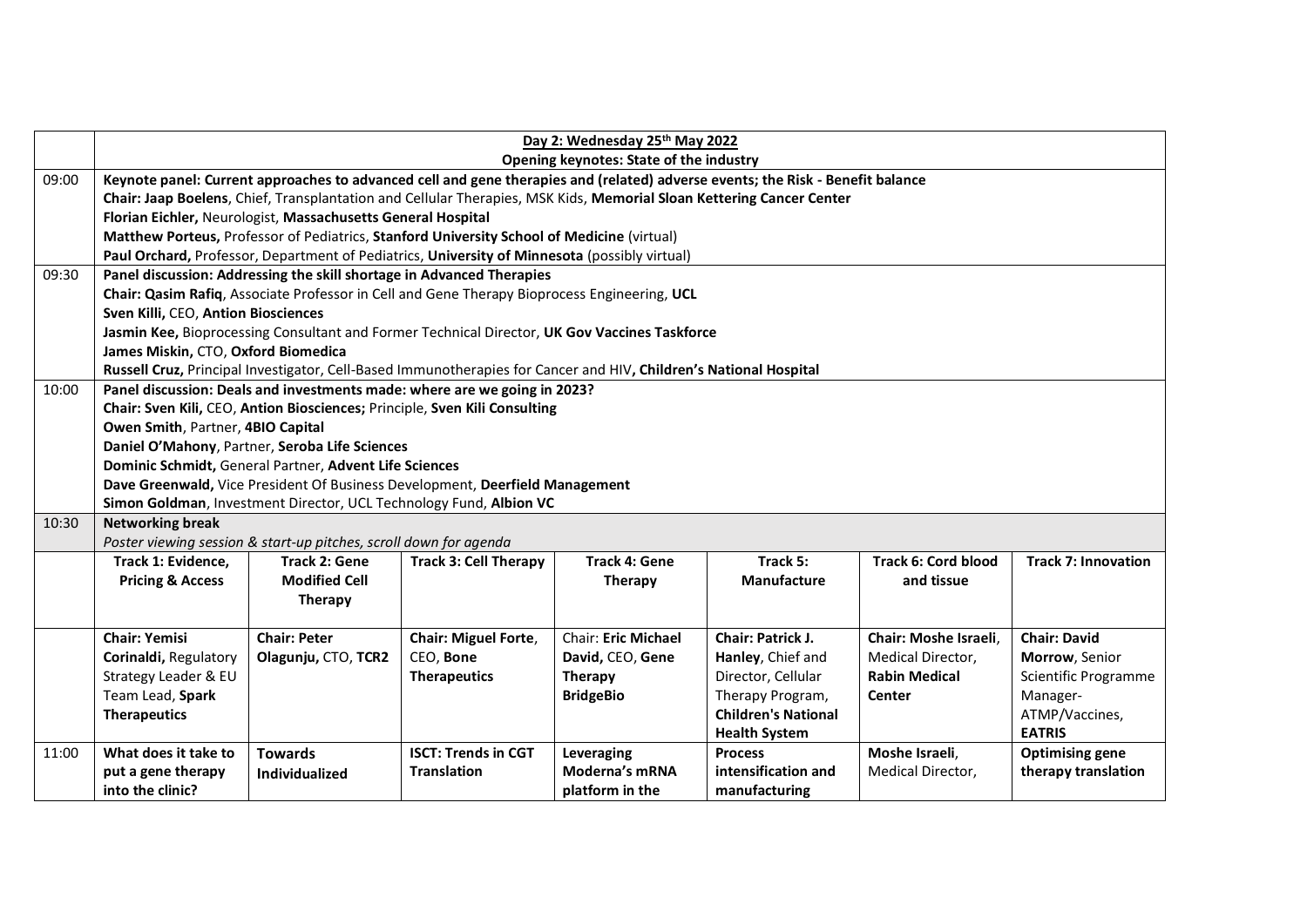|       | Séverine Marconi,<br>EU Senior Director,<br>Regulatory Affairs,<br><b>AskBio</b>                                                                                                                                                                                                 | <b>Lymphodepletion for</b><br><b>CAR-T/Cell therapies</b><br>to improve<br>outcomes<br>Jaap Boelens, Chief,<br>Transplantation and<br>Cellular Therapies,<br>MSK Kids, Memorial<br><b>Sloan Kettering</b><br><b>Cancer Center</b> | <b>Miguel Forte,</b><br>President Elect, ISCT;<br>CEO, Bone<br><b>Therapeutics</b>                                                        | context of rare<br>diseases<br>Paolo Martini, CSO,<br>Rare Diseases,<br>Moderna                                                                                                                                                                                                                          | strategies for ATMPs<br>Qasim Rafiq,<br>Associate Professor<br>in Cell and Gene<br><b>Therapy Bioprocess</b><br>Engineering, UCL                                                                                          | <b>Rabin Medical</b><br>Center                                                                                                                                                                            | from academia to<br>industry<br>Pamela Tranter,<br>Head, Translational<br>Research Group,<br>Translational<br>Research Office, UCL                                                                                                                                |
|-------|----------------------------------------------------------------------------------------------------------------------------------------------------------------------------------------------------------------------------------------------------------------------------------|-----------------------------------------------------------------------------------------------------------------------------------------------------------------------------------------------------------------------------------|-------------------------------------------------------------------------------------------------------------------------------------------|----------------------------------------------------------------------------------------------------------------------------------------------------------------------------------------------------------------------------------------------------------------------------------------------------------|---------------------------------------------------------------------------------------------------------------------------------------------------------------------------------------------------------------------------|-----------------------------------------------------------------------------------------------------------------------------------------------------------------------------------------------------------|-------------------------------------------------------------------------------------------------------------------------------------------------------------------------------------------------------------------------------------------------------------------|
| 11:20 | <b>Panel discussion:</b><br><b>Getting first in class</b><br>therapies into the<br>clinic<br><b>Chair: Yemisi</b><br>Corinaldi, Regulatory<br>Strategy Leader & EU<br>Team Lead, Spark<br><b>Therapeutics</b><br>Séverine Marconi,<br>EU Senior Director,<br>Regulatory Affairs, | <b>Expanding CAR T cell</b><br>profiling to<br>accelerate<br>therapeutic insights<br><b>Greg Hopkins,</b><br>Associate<br>Manager/Scientist,<br>Analytical<br>Development Group,<br>2seventy bio                                  | 3D cultivation of<br>mesenchymal stem<br>cells<br>Cornelia Kasper,<br>Professor,<br>Biopharmaceutical<br>Production &<br>Technology, BOKU | <b>Genethon: late</b><br>preclinical and<br>clinical updates<br>Melodie Dupre,<br><b>Business</b><br>Development,<br>Genethon<br>Imen Mestiri,<br><b>Business</b><br>Development,<br>Genethon                                                                                                            | Workforce<br>education as<br>advanced as ATMP's:<br><b>Navigating the talent</b><br>shortage<br><b>Tyler DeWitt,</b><br><b>Executive Director of</b><br>Innovation, Quality<br><b>Executive Partners</b>                  | Use of cord blood as<br>starting material for<br>cell therapy<br><b>Marcie Finney,</b><br><b>Executive Director</b><br><b>Cleveland Cord</b><br><b>Blood Center</b>                                       | <b>UK Gene Therapy</b><br><b>Innovation Hub:</b><br><b>Optimising</b><br>translation from<br>academia to industry<br>Sven Kili, CEO,<br><b>Antion Biosciences;</b><br>Principle, Sven Kili<br><b>Consulting</b>                                                   |
| 11:40 | <b>AskBio</b><br>Tom Wilton, Chief<br><b>Business</b><br>Officer, Carisma<br><b>Therapeutics Inc</b><br>Vicki Coutinho, VP of<br><b>Regulatory Affairs</b><br>and Quality,<br><b>GammaDelta</b><br><b>Therapeutics</b>                                                           | TCR <sup>2</sup> : An autologous<br>approach to<br>addressing solid<br>tumors<br>Peter Olagunju, CTO,<br>TCR <sub>2</sub>                                                                                                         | Mesenchymal<br>stromal cells - an<br>unlimited source of<br>cell therapies<br>Andre Gerth, CEO,<br><b>Famicord Germany</b>                | <b>Panel discussion:</b><br>Rare diseases &<br>orphan drugs,<br>patient perspectives<br>Chair: Ron Jortner,<br>Managing Director,<br><b>Masthead</b><br><b>Biosciences</b><br>David Rose, Business<br>Development, Rare<br><b>Revolution</b><br><b>Magazine</b><br>Daniel Lewi, Co-<br>Founder, Cure and | <b>Scalable Purification</b><br>of Recombinant<br>Adeno-Associated<br><b>Viral Vectors</b><br><b>Emmanuelle</b><br>Cameau, Strategic<br>Technology<br>Partnership Leader,<br><b>Pall Corporation</b><br>Sponsored by Pall | <b>Experimental</b><br>approaches to<br>improve umbilical<br>cord blood<br>transplant outcomes<br>Omar Aljitawi,<br>Associate Professor,<br>University of<br><b>Rochester Medical</b><br>Center (virtual) | The role of Research<br>Infrastructures in<br>supporting<br><b>Innovative Vaccine</b><br>and ATMP<br>development to<br>tackle infectious<br>diseases and cancer<br>David Morrow,<br>Senior Scientific<br>Programme<br>Manager-<br>ATMP/Vaccines,<br><b>EATRIS</b> |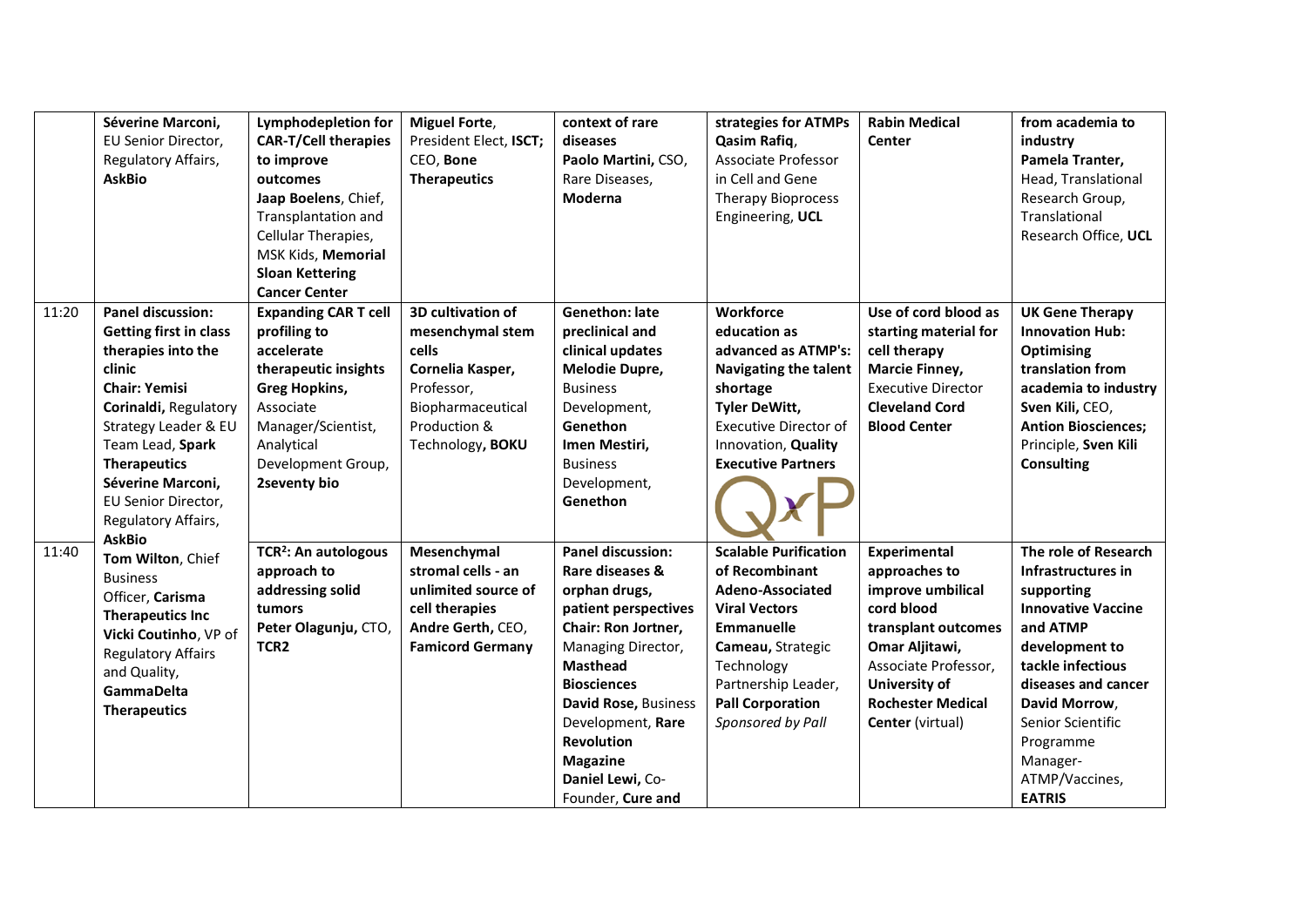| 12:00 | <b>Current status on</b><br>cell and gene<br>therapy in Japan<br>Yoshiaki Maruyama,<br>Review Director,<br>Office of Cellular and<br>Tissue-based<br>Products,<br><b>Pharmaceuticals and</b><br><b>Medical Devices</b><br>Agency (PMDA),<br>Japan                                  | <b>Panel discussion:</b><br><b>Autologous vs</b><br>allogeneic<br><b>Chair: Peter</b><br>Olagunju, CTO, TCR2<br>Jaap Boelens, Chief,<br>Transplantation and<br>Cellular Therapies,<br>MSK Kids, Memorial<br><b>Sloan Kettering</b><br><b>Cancer Center</b><br>Gregory Fiore, CEO<br><b>Exacis</b><br><b>Biotherapeutics</b><br>Vicki Coutinho, VP of<br><b>Regulatory Affairs</b> | <b>Measuring</b><br>biodistribution of<br>cell therapies in<br>humans and other<br>species<br>Mangala Srinivas,<br>Professor and Head<br>of Cell Biology and<br>Immunology,<br>Wageningen<br><b>University and</b><br>Research; CSO,<br><b>Cenya Imaging</b> | <b>Action for Tay Sachs</b><br>(CATS) Foundation;<br>Head, Patient<br>Advocacy, Pulse<br>Infoframe<br>Elizabeth Johnson,<br>Co-Founder,<br><b>National Association</b><br>of Medication<br><b>Access &amp; Patient</b><br><b>Advocacy</b> (possibly<br>virtual) | <b>PALL CORPORATIO</b><br>A single platform for<br><b>Cell Therapy</b><br>manufacturing from<br>research to<br>commercial. Dream<br>or reality?<br>Marco Fadda, ATMP<br><b>Solutions Manager</b><br><b>Comecer</b><br><b>例COMECER</b><br>an <b>ATL</b> compar | <b>Promoting best</b><br>practice in cord<br>blood utilisation<br>through<br>collaboration<br>Roger Horton,<br>Cell and Gene<br><b>Therapies Clinical</b><br>Delivery Lead,<br><b>Anthony Nolan</b> | New approaches for<br>identification of<br>potential off-target<br>mutations<br>associated with<br>genome editing in<br>cell therapies $- a$<br>collaborative<br>initiative<br><b>Mick Fellows,</b><br>Director CVRM Cell<br><b>Therapy Safety</b><br>Clinical<br>Pharmacology and<br>Safety Sciences,<br>AstraZeneca |
|-------|------------------------------------------------------------------------------------------------------------------------------------------------------------------------------------------------------------------------------------------------------------------------------------|-----------------------------------------------------------------------------------------------------------------------------------------------------------------------------------------------------------------------------------------------------------------------------------------------------------------------------------------------------------------------------------|--------------------------------------------------------------------------------------------------------------------------------------------------------------------------------------------------------------------------------------------------------------|-----------------------------------------------------------------------------------------------------------------------------------------------------------------------------------------------------------------------------------------------------------------|---------------------------------------------------------------------------------------------------------------------------------------------------------------------------------------------------------------------------------------------------------------|-----------------------------------------------------------------------------------------------------------------------------------------------------------------------------------------------------|-----------------------------------------------------------------------------------------------------------------------------------------------------------------------------------------------------------------------------------------------------------------------------------------------------------------------|
| 12:20 | <b>Panel discussion: Ask</b><br>the investors<br>Chair: Sven Kili, CEO,<br><b>Antion Biosciences</b><br>Owen Smith,<br>Partner, 4BIO Capital<br>Daniel O'Mahony,<br>Partner, Seroba Life<br><b>Sciences</b><br>Dominic Schmidt,<br>General Partner,<br><b>Advent Life Sciences</b> | and Quality,<br><b>GammaDelta</b><br><b>Therapeutics</b>                                                                                                                                                                                                                                                                                                                          | <b>Treating cancer and</b><br>covid with allogenic<br>gamma delta T cells,<br>update on phase 2/3<br>clinical programs<br>Michael Leek,<br>Executive Director,<br><b>TC Biopharm</b>                                                                         | <b>Building a next gen</b><br>gene editing toolbox<br>Devyn Smith, CEO,<br><b>Arbor Biotechnology</b>                                                                                                                                                           | <b>Metabolic and</b><br>Environmental<br><b>Control-Based</b><br>Automation,<br><b>Machine Learning</b><br>and AI with the Adva<br>X3 Platform<br>Ohad Karnieli, CEO,<br><b>Adva Biotechnology</b><br>Reserved for Adva<br>Biotechnology                      | <b>Allogeneic UC-MSC</b><br>drug product for<br>treatment of type 1<br>diabetes<br>Mathias Svahn,<br>CEO and Co-Founder,<br><b>NextCell Pharma AB</b>                                               | The development of<br>new T-cell based<br>concepts for cancer<br>immunotherapy<br>Even Holth Rustad,<br>Researcher; Oslo<br><b>University Hospital</b><br>(confirmed                                                                                                                                                  |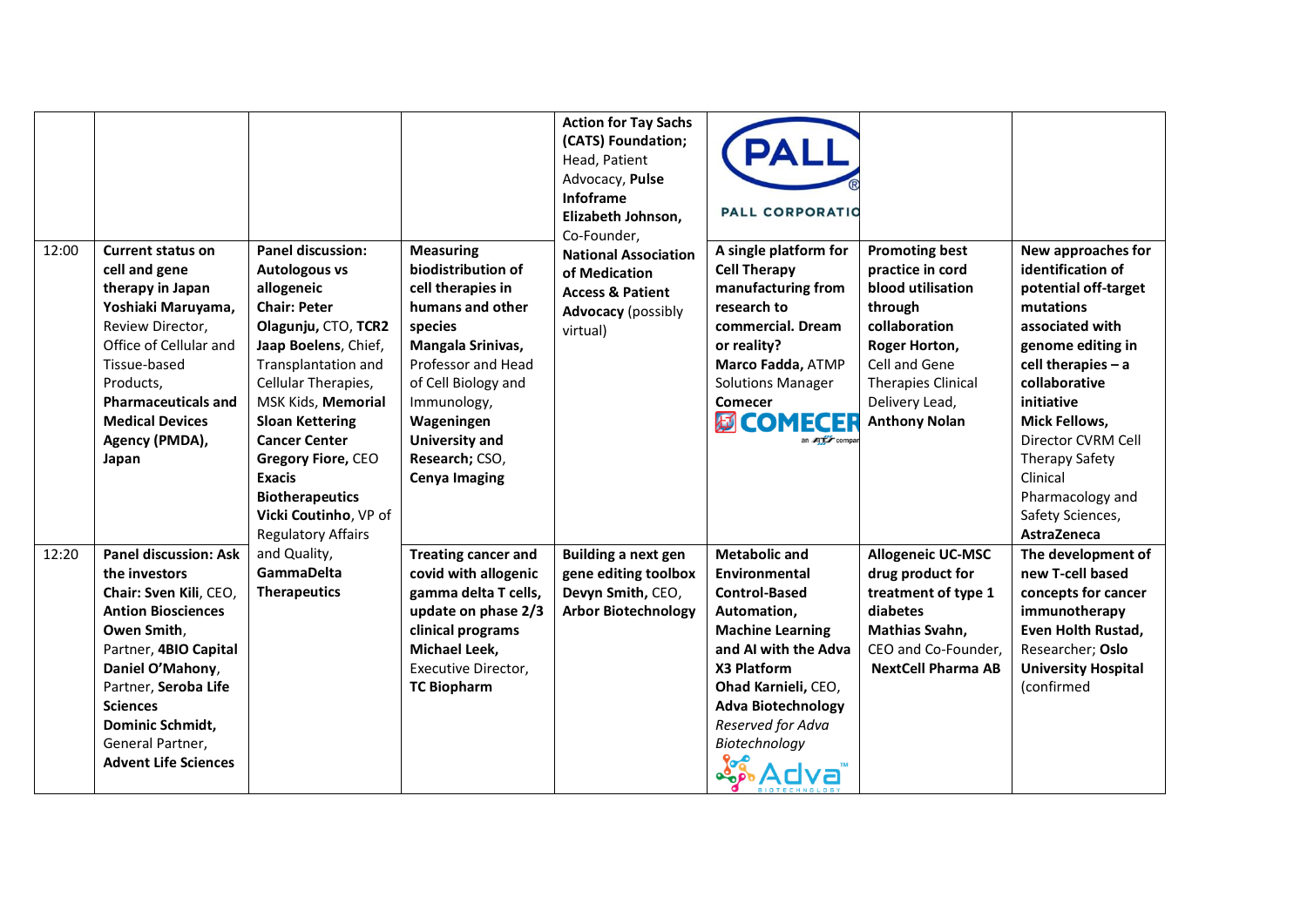| 12:40 | David Greenwald,<br>Vice President of<br><b>Business</b><br>Development,<br><b>Deerfield</b><br>Management<br>Simon Goldman, |                            | <b>Current and in</b><br>development<br>standards for<br>advanced therapies<br>Dawn Henke, Senior<br><b>Technical Program</b><br>Manager, Standards | Gene therapy in<br>neurology: de-<br>risking trials by<br>knowing disease<br>biology<br><b>Florian Eichler,</b><br>Neurologist, | <b>ATMP Quality</b><br><b>Control: Supporting</b><br><b>Your GMP Goals</b><br>Rey Mali, VP, Sales,<br>Marketing and<br>Support, Accellix | <b>Manufacturing stem</b><br>cell therapies at cord<br>blood bank.<br><b>FamiCord</b><br>experience<br>Tomasz Baran,<br>Executive VP, | <b>Automating</b><br>autologous and<br>allogeneic cell<br>therapy<br>manufacturing<br>Laura Herbst,<br>Research Fellow, |
|-------|------------------------------------------------------------------------------------------------------------------------------|----------------------------|-----------------------------------------------------------------------------------------------------------------------------------------------------|---------------------------------------------------------------------------------------------------------------------------------|------------------------------------------------------------------------------------------------------------------------------------------|---------------------------------------------------------------------------------------------------------------------------------------|-------------------------------------------------------------------------------------------------------------------------|
|       | Investment Director,<br><b>UCL Technology</b><br>Fund, Albion VC                                                             |                            | <b>Coordinating Body</b>                                                                                                                            | <b>Massachusetts</b><br><b>General Hospital</b>                                                                                 | Accellix<br><b>BIOMÉRIEUX</b>                                                                                                            | PBKM/FamiCord<br>Group                                                                                                                | <b>Fraunhofer Institute</b><br>for Production<br><b>Technology IPT</b>                                                  |
|       |                                                                                                                              |                            |                                                                                                                                                     |                                                                                                                                 | Sponsored by<br>Accellix/Biomerieux                                                                                                      |                                                                                                                                       |                                                                                                                         |
| 13:00 |                                                                                                                              |                            |                                                                                                                                                     | Lunch                                                                                                                           |                                                                                                                                          |                                                                                                                                       |                                                                                                                         |
|       |                                                                                                                              |                            |                                                                                                                                                     | Start-up pitches, scroll down for agenda                                                                                        |                                                                                                                                          |                                                                                                                                       |                                                                                                                         |
|       | Track 1: Evidence,                                                                                                           | Track 2: Immuno-           | <b>Track 3: Cell Therapy</b>                                                                                                                        | <b>Track 4: Gene</b>                                                                                                            | Track 5:                                                                                                                                 | <b>Track 6: Cord blood</b>                                                                                                            | <b>Track 7: Innovation</b>                                                                                              |
|       | <b>Pricing &amp; Access</b>                                                                                                  | oncology                   |                                                                                                                                                     | Therapy                                                                                                                         | <b>Manufacture</b>                                                                                                                       | and tissue                                                                                                                            |                                                                                                                         |
|       |                                                                                                                              |                            |                                                                                                                                                     |                                                                                                                                 | Continuous                                                                                                                               |                                                                                                                                       |                                                                                                                         |
|       |                                                                                                                              |                            |                                                                                                                                                     |                                                                                                                                 | integrated                                                                                                                               |                                                                                                                                       |                                                                                                                         |
|       | <b>Chair: Yemisi</b>                                                                                                         | <b>Chair: Roy</b>          | <b>Chair: Miguel Forte,</b>                                                                                                                         | <b>Chair: Eric Michael</b>                                                                                                      | bioprocessing<br>Chair: Patrick J.                                                                                                       | Chair: Moshe Israeli,                                                                                                                 | Chair: Sven Kili, CEO,                                                                                                  |
|       | Corinaldi, Regulatory                                                                                                        | <b>Baynes, Senior Vice</b> | CEO, Bone                                                                                                                                           | David, CEO, Gene                                                                                                                | Hanley, Chief and                                                                                                                        | Medical Director,                                                                                                                     | <b>Antion Biosciences;</b>                                                                                              |
|       | Strategy Leader & EU                                                                                                         | President, Clinical        | <b>Therapeutics</b>                                                                                                                                 | <b>Therapy</b>                                                                                                                  | Director, Cellular                                                                                                                       | <b>Rabin Medical</b>                                                                                                                  | Principle, Sven Kili                                                                                                    |
|       | Team Lead, Spark                                                                                                             | Research, Merck,           |                                                                                                                                                     | <b>BridgeBio</b>                                                                                                                | Therapy Program,                                                                                                                         | <b>Center</b>                                                                                                                         | <b>Consulting</b>                                                                                                       |
|       | <b>Therapeutics</b>                                                                                                          | <b>Sharp &amp; Dohme</b>   |                                                                                                                                                     |                                                                                                                                 | <b>Children's National</b>                                                                                                               |                                                                                                                                       |                                                                                                                         |
|       |                                                                                                                              |                            |                                                                                                                                                     |                                                                                                                                 | <b>Health System</b>                                                                                                                     |                                                                                                                                       |                                                                                                                         |
| 14:00 | <b>Common pitfalls and</b>                                                                                                   | <b>Building on what</b>    | <b>Clinical development</b>                                                                                                                         | Gene therapy for                                                                                                                | <b>Addressing gene</b>                                                                                                                   | <b>Cord Blood and Cord</b>                                                                                                            | Little, useful secrets                                                                                                  |
|       | hurdles when                                                                                                                 | we've seen so far:         | of iPSC-derived                                                                                                                                     | non-genetic                                                                                                                     | therapy                                                                                                                                  | <b>Tissue Therapies for</b>                                                                                                           | on how to create                                                                                                        |
|       | reaching registration                                                                                                        | combinations               | mesenchymal stem                                                                                                                                    | neurological                                                                                                                    | commercialization                                                                                                                        | Children                                                                                                                              | and execute an                                                                                                          |
|       | and market access                                                                                                            | Jon Cheng, SVP,            | cells                                                                                                                                               | disorders: What is                                                                                                              | bottlenecks through                                                                                                                      | Joanne Kurtzberg,                                                                                                                     | effective quantum                                                                                                       |
|       | for a new next                                                                                                               | <b>Head of Oncology</b>    | Ross Macdonald,                                                                                                                                     | the promise? What                                                                                                               | intensified and                                                                                                                          | Professor of                                                                                                                          | computing strategy                                                                                                      |
|       | generation                                                                                                                   | Development, Bristol       | <b>Managing Director</b>                                                                                                                            | are the challenges?                                                                                                             | integrated                                                                                                                               | Pediatrics &                                                                                                                          | Fausto Artico, Global                                                                                                   |
|       |                                                                                                                              |                            |                                                                                                                                                     |                                                                                                                                 |                                                                                                                                          |                                                                                                                                       |                                                                                                                         |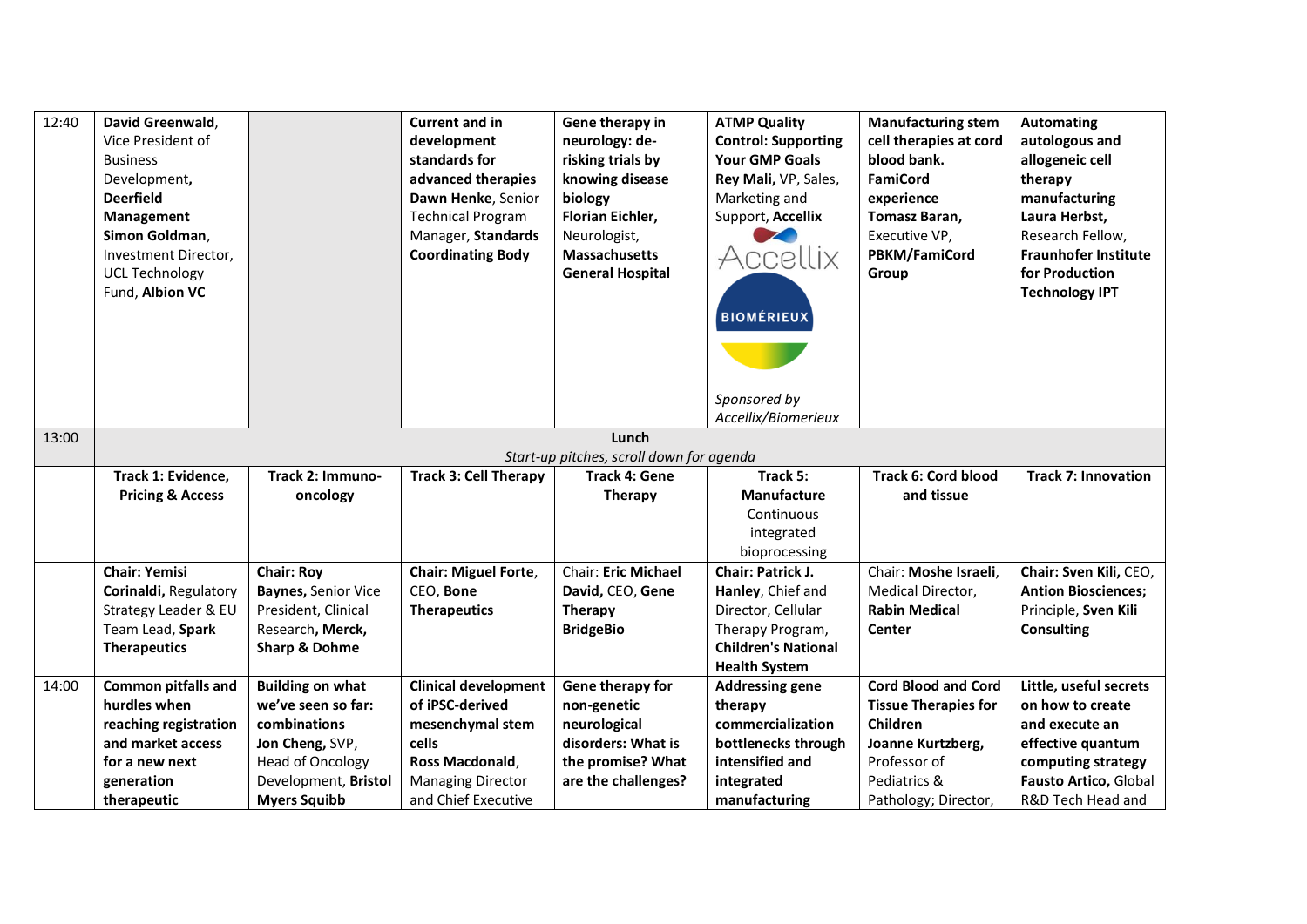|       | Michela Gabaldo,<br><b>Head of Translational</b><br><b>Project Management</b><br>& Regulatory Affairs,<br><b>Fondazione Telethon</b>                                                                                                                                                                                     |                                                                                                                                                                                           | Officer, Cynata<br><b>Therapeutics</b>                                                                                                                                                                                                                                | Rajvinder Karda,<br>Lecturer In Gene<br>Therapy, Institute for<br>Women's Health,<br><b>UCL</b>                                                                                                                                                      | Thomas Robert,<br>Product Manager,<br><b>Univercells</b><br><b>Technologies</b><br><b>UNIVERCELLS</b><br><b>Technologies</b>                                                                                                                                                       | Marcus Center for<br>Cellular Cures, Duke<br><b>University Medical</b><br>Center (virtual)                                                                                                                                                                                                                                                                            | Director of<br>Innovation and Data<br>Science, GSK                                                                                                                                                                                                           |
|-------|--------------------------------------------------------------------------------------------------------------------------------------------------------------------------------------------------------------------------------------------------------------------------------------------------------------------------|-------------------------------------------------------------------------------------------------------------------------------------------------------------------------------------------|-----------------------------------------------------------------------------------------------------------------------------------------------------------------------------------------------------------------------------------------------------------------------|------------------------------------------------------------------------------------------------------------------------------------------------------------------------------------------------------------------------------------------------------|------------------------------------------------------------------------------------------------------------------------------------------------------------------------------------------------------------------------------------------------------------------------------------|-----------------------------------------------------------------------------------------------------------------------------------------------------------------------------------------------------------------------------------------------------------------------------------------------------------------------------------------------------------------------|--------------------------------------------------------------------------------------------------------------------------------------------------------------------------------------------------------------------------------------------------------------|
| 14:20 | Panel: What is the<br>value of existing<br>real-world<br>databases? How<br>reliable are health<br>databases?<br><b>Chair: Yemisi</b><br>Corinaldi, Regulatory<br>Strategy Leader & EU<br>Team Lead, Spark<br><b>Therapeutics</b>                                                                                         | <b>Precision medicine</b><br>informed<br>therapeutic<br>approaches to<br>synthetic lethality<br>Simon<br>Hollingsworth, VP,<br><b>Global Product</b><br>Leader - Lynparza,<br>AstraZeneca | Impact of the<br>COVID-19 pandemic<br>on clinical trials in<br>advanced cell<br>therapy<br>Frances Verter, CEO,<br><b>CellTrials.org &amp;</b><br><b>Parent's Guide to</b><br><b>Cord Blood</b>                                                                       | <b>Panel discussion:</b><br><b>Philanthropic VC</b><br>perspective for rare<br>diseases<br><b>Chair: Eric Michael</b><br>David, CEO, Gene<br>Therapy<br><b>BridgeBio</b><br>Dave Greenwald,<br>Vice President Of<br><b>Business</b>                  | <b>Moving from</b><br>observing effects in<br>process<br>development to<br>understanding them<br>Christoph Herwig,<br>Professor of<br>Biochemical<br>Engineering, Vienna<br>University of<br><b>Technology</b>                                                                     | <b>Panel discussion:</b><br>The changing<br>landscape of Cord<br>blood banking<br>environment<br>Chair: Moshe Israeli,<br>Medical Director,<br><b>Rabin Medical</b><br>Center<br>Joanne<br>Kurtzberg, Professor                                                                                                                                                       | <b>Advancement of Cell</b><br>Replacement<br>Therapy<br>Harald Stover,<br>Founder, CEO & CTO,<br><b>Allarta Life Sciences</b>                                                                                                                                |
| 14:40 | Sheela Upadhyaya,<br>Rare Diseases &<br>RAPID-C19 Strategic<br>Advisor, NICE<br>Fausto Artico, Global<br>R&D Tech Head and<br>Director of<br>Innovation and Data<br>Science, GSK<br>Michela Gabaldo,<br><b>Head of Translational</b><br><b>Project Management</b><br>& Regulatory Affairs,<br><b>Fondazione Telethon</b> | <b>Next Generation</b><br>Immuno-oncology<br>David Fontana, Chief<br><b>Business and</b><br>Strategy Officer,<br>Umoja Biopharma                                                          | Consistency and<br>dependability of<br>quality testing for<br>clinical grade<br>induced pluripotent<br>stem cells<br>Stephen Sullivan,<br>Program Manager &<br><b>International Liaison</b><br>Officer, Global<br><b>Alliance for iPSC</b><br><b>Therapies (GAIT)</b> | Development,<br><b>Deerfield</b><br>Management<br>Javier Garcia, CEO,<br>Viralgen<br>Mark Veich,<br>Executive Director,<br>Deerfield<br>Foundation,<br><b>Deerfield</b><br>Management<br>Bruno Montanari,<br>Partner, Seroba Life<br><b>Sciences</b> | <b>Navigating the</b><br>challenges of AAV<br>process<br>development and<br>manufacturing<br>Yatindra Tirunagari,<br><b>Head of Process</b><br>Development,<br>Rentschler, ATMP<br>Lucia Kirchgeorg,<br><b>Director Business</b><br>Development,<br>Rentschler<br><b>Biopharma</b> | of Pediatrics &<br>Pathology; Director,<br>Marcus Center for<br>Cellular Cures, Duke<br><b>University Medical</b><br>Center (virtual)<br>Roger Horton,<br>Cell and Gene<br><b>Therapies Clinical</b><br>Delivery Lead,<br><b>Anthony Nolan</b><br><b>Marcie Finney,</b><br><b>Executive Director</b><br><b>Cleveland Cord</b><br><b>Blood Center</b><br>Tomasz Baran, | Driving the advanced<br>therapy processing<br>revolution; a<br>biocomputer based<br>therapy<br>development kit<br>Colin Barker, Chief<br>Scientific Officer &<br>Co-founder, BiologIC<br><b>Technologies</b><br>Sponsored by<br><b>Biologic Technologies</b> |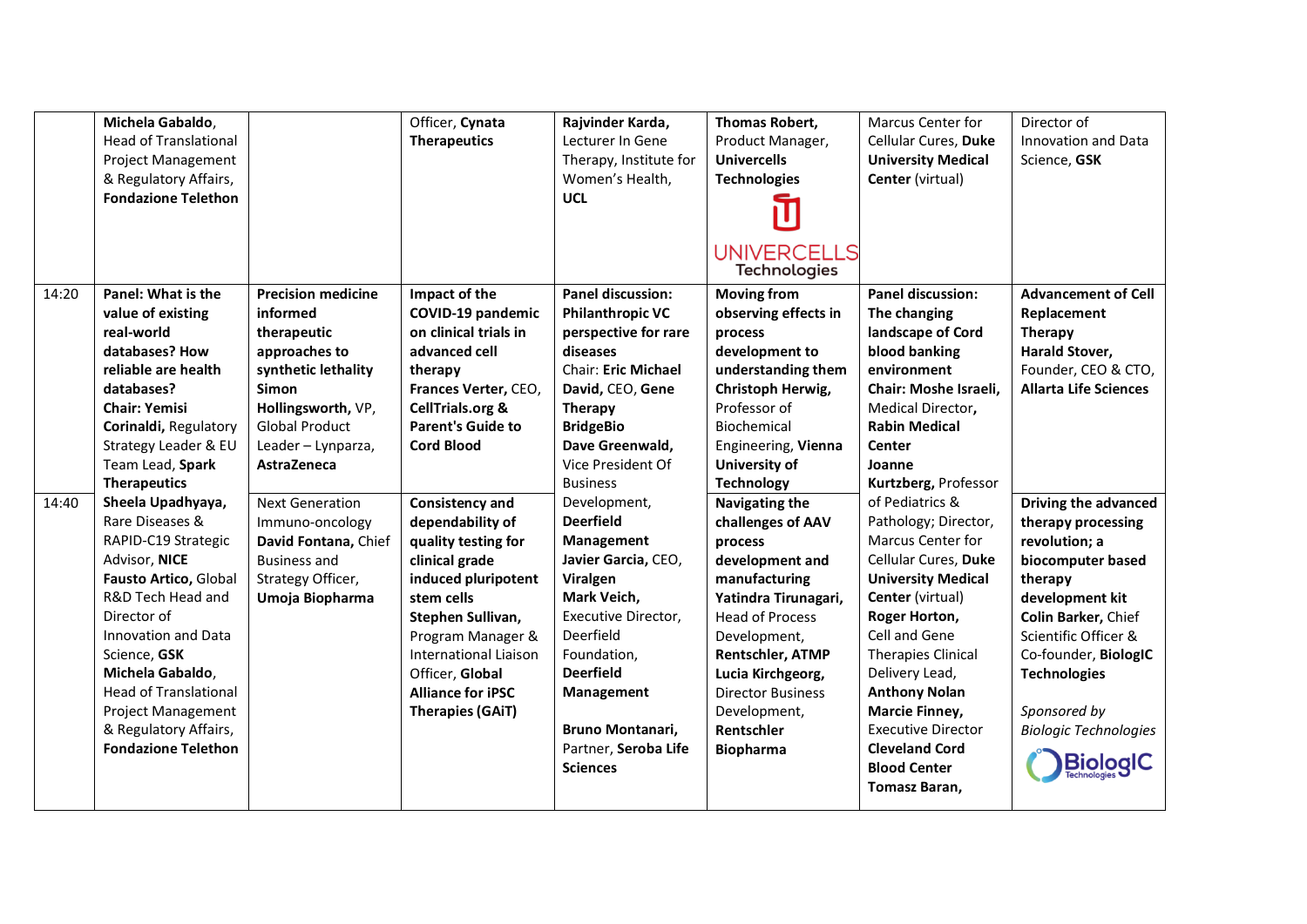|       |                                                                                                                                                                                                                                                                                                                                                                                                                                                      |                                                                                                                                                            |                                          |                                                                                                                                                                                   |                                                                                                                                                                                                                                                                                             | Sponsored by<br>Rentschler<br>Biopharma<br>Rentschler<br><b>Biopharma</b> | Executive VP,<br>PBKM/FamiCord<br>Group                            |                                                                                                                                                                                                       |
|-------|------------------------------------------------------------------------------------------------------------------------------------------------------------------------------------------------------------------------------------------------------------------------------------------------------------------------------------------------------------------------------------------------------------------------------------------------------|------------------------------------------------------------------------------------------------------------------------------------------------------------|------------------------------------------|-----------------------------------------------------------------------------------------------------------------------------------------------------------------------------------|---------------------------------------------------------------------------------------------------------------------------------------------------------------------------------------------------------------------------------------------------------------------------------------------|---------------------------------------------------------------------------|--------------------------------------------------------------------|-------------------------------------------------------------------------------------------------------------------------------------------------------------------------------------------------------|
| 15:00 | <b>Panel discussion:</b><br>Creating a<br>collaborative<br>ecosystem<br><b>Chair: Yemisi</b><br>Corinaldi, Regulatory<br>Strategy Leader & EU<br>Team Lead, Spark<br><b>Therapeutics</b><br>Devyn Smith, CEO,<br><b>Arbor Biotechnology</b><br>David Venables,<br>Founding CEO,<br><b>Skylark Therapeutics</b><br>Bodil Willumsen,<br>Head of EU Supplier<br>Relationship Team,<br>Cell & Gene<br>Technical<br><b>Operations, Novartis</b><br>Pharma | <b>Precision medicine</b><br>informed immuno-<br>oncology<br>Roy Baynes, Senior<br>Vice President,<br>Clinical Research,<br>Merck, Sharp &<br><b>Dohme</b> | as a novel and<br>promising<br>Institute | Decidua stromal cell,<br>therapeutic cell for<br>acute inflammatory<br>diseases, Behnam<br>Sadeghi, Head of<br><b>Translational Cell</b><br>therapy Research<br>(TCR), Karolinska | <b>Therapeutic</b><br>platforms for the<br>treatment of<br>monogenic diseases<br>Philip J. Brooks,<br>Program Director,<br>Office of Rare<br>Diseases Research,<br><b>National Center for</b><br>Advancing<br>Translational<br>Sciences (NCATS),<br><b>National Institutes</b><br>of Health |                                                                           |                                                                    | SCTbio, your reliable<br><b>CDMO</b> partner for<br>cell & gene therapy<br><b>GMP</b> manufacturing<br>Pascale Charbonnel,<br><b>Business</b><br>Development, SCTbio<br>Reserved for SCTbio<br>sctbio |
| 15:20 |                                                                                                                                                                                                                                                                                                                                                                                                                                                      |                                                                                                                                                            |                                          |                                                                                                                                                                                   | <b>Networking break</b>                                                                                                                                                                                                                                                                     |                                                                           |                                                                    |                                                                                                                                                                                                       |
|       |                                                                                                                                                                                                                                                                                                                                                                                                                                                      |                                                                                                                                                            |                                          |                                                                                                                                                                                   | Start-up pitches, scroll down for agenda                                                                                                                                                                                                                                                    |                                                                           |                                                                    |                                                                                                                                                                                                       |
|       | <b>Track 1: Evidence, Pricing &amp; Access</b>                                                                                                                                                                                                                                                                                                                                                                                                       |                                                                                                                                                            |                                          | <b>Track 2: Immuno-oncology</b>                                                                                                                                                   |                                                                                                                                                                                                                                                                                             |                                                                           | <b>Track 5: Manufacture</b><br>Continuous integrated bioprocessing |                                                                                                                                                                                                       |
|       | Chair: Yemisi Corinaldi, Regulatory Strategy Leader &                                                                                                                                                                                                                                                                                                                                                                                                |                                                                                                                                                            |                                          | Chair: Roy Baynes, Senior Vice President, Clinical                                                                                                                                |                                                                                                                                                                                                                                                                                             |                                                                           | Chair: Patrick J. Hanley, Chief and Director, Cellular             |                                                                                                                                                                                                       |
|       | EU Team Lead, Spark Therapeutics                                                                                                                                                                                                                                                                                                                                                                                                                     |                                                                                                                                                            |                                          | Research, Merck, Sharp & Dohme                                                                                                                                                    |                                                                                                                                                                                                                                                                                             |                                                                           | Therapy Program, Children's National Health System                 |                                                                                                                                                                                                       |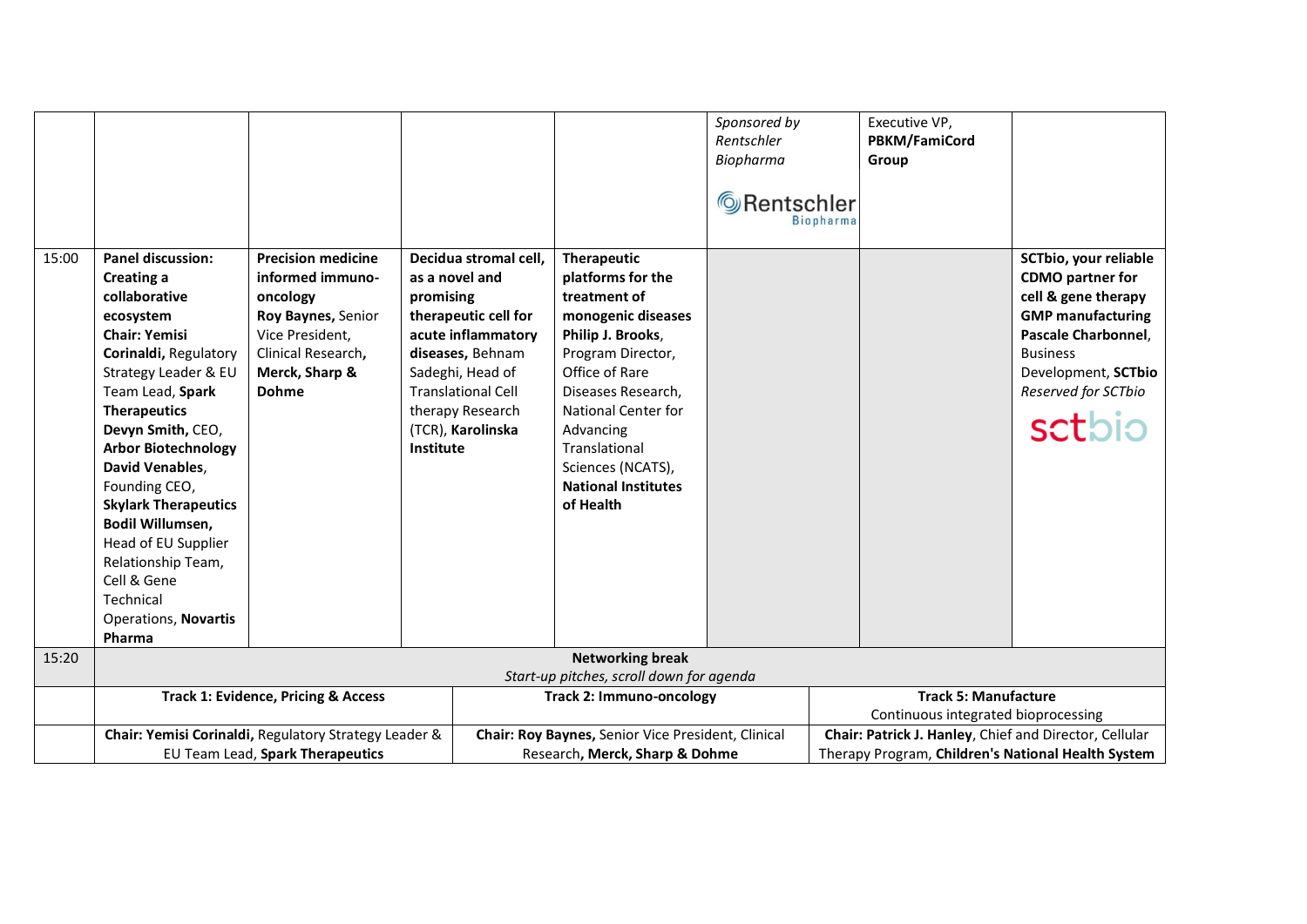| 16:00<br>16:20<br>16:40 | Regulatory session for academic and early-stage<br>companies<br>Chair: Victoria English, Co-founder &<br>Editor, Evernow Publishing Ltd, publishers<br>of MedNous<br>Margareth Jorvid, Head of Regulatory Affairs, Ilya<br><b>Pharma AB</b><br>Vicki Coutinho, VP of Regulatory Affairs and Quality,<br><b>GammaDelta Therapeutics</b><br>Nneka Onwudiwe, Former PRO/PE Regulatory<br>Review Officer, Food and Drug Administration (FDA) | Optimising risk and benefit in immunotherapy of GU<br>malignancies<br>Timothy Eisen, Professor, Medical Oncology,<br>University of Cambridge; Franchise Head, GU<br>Oncology, Roche<br>Panel: Intersection of precision medicine, targeted<br>therapies, and immune oncology<br>Chair: Roy Baynes, Senior Vice President, Clinical<br>Research, Merck, Sharp & Dohme<br>Simon Hollingsworth, VP, Global Product Leader-<br>Lynparza, AstraZeneca<br>Jon Cheng, SVP, Head of Oncology Development, | Implementation of automation & closed systems in<br>a multi-user, multi-product facility<br>Ben Weil, Head of GMP Process Engineering, Centre<br>for Cell, Gene and Tissue Therapeutics, Royal Free<br><b>Hospital, NHS Foundation Trust</b><br>Closed system manufacturing to create a CAR T for<br>brain tumours<br><b>Shabnum Patel, Associate Director, Process</b><br>Development & Manufacturing<br>Center for Cancer Cell Therapy, Stanford Cancer<br>Institute<br>Panel: Automation & closed systems |  |
|-------------------------|------------------------------------------------------------------------------------------------------------------------------------------------------------------------------------------------------------------------------------------------------------------------------------------------------------------------------------------------------------------------------------------------------------------------------------------|---------------------------------------------------------------------------------------------------------------------------------------------------------------------------------------------------------------------------------------------------------------------------------------------------------------------------------------------------------------------------------------------------------------------------------------------------------------------------------------------------|--------------------------------------------------------------------------------------------------------------------------------------------------------------------------------------------------------------------------------------------------------------------------------------------------------------------------------------------------------------------------------------------------------------------------------------------------------------------------------------------------------------|--|
|                         |                                                                                                                                                                                                                                                                                                                                                                                                                                          | <b>Bristol Myers Squibb</b>                                                                                                                                                                                                                                                                                                                                                                                                                                                                       | Chair: Patrick J. Hanley, Chief and Director, Cellular                                                                                                                                                                                                                                                                                                                                                                                                                                                       |  |
|                         |                                                                                                                                                                                                                                                                                                                                                                                                                                          | Timothy Eisen, Professor, Medical Oncology,<br>University of Cambridge; Franchise Head, GU                                                                                                                                                                                                                                                                                                                                                                                                        | Therapy Program, Children's National Health System<br>Joan Fitzgerald, Research Fellow, Calin                                                                                                                                                                                                                                                                                                                                                                                                                |  |
|                         |                                                                                                                                                                                                                                                                                                                                                                                                                                          | Oncology, Roche                                                                                                                                                                                                                                                                                                                                                                                                                                                                                   | Project, Regenerative Medicine Institute                                                                                                                                                                                                                                                                                                                                                                                                                                                                     |  |
|                         |                                                                                                                                                                                                                                                                                                                                                                                                                                          | David Fontana, Chief Business and Strategy Officer,<br>Umoja Biopharma                                                                                                                                                                                                                                                                                                                                                                                                                            | (REMEDI), National University of Ireland Galway<br>Christoph Herwig, Professor of Biochemical                                                                                                                                                                                                                                                                                                                                                                                                                |  |
|                         |                                                                                                                                                                                                                                                                                                                                                                                                                                          |                                                                                                                                                                                                                                                                                                                                                                                                                                                                                                   | Engineering, Vienna University of Technology                                                                                                                                                                                                                                                                                                                                                                                                                                                                 |  |
|                         |                                                                                                                                                                                                                                                                                                                                                                                                                                          |                                                                                                                                                                                                                                                                                                                                                                                                                                                                                                   | Laura Herbst, Research Fellow, Fraunhofer Institute                                                                                                                                                                                                                                                                                                                                                                                                                                                          |  |
|                         |                                                                                                                                                                                                                                                                                                                                                                                                                                          |                                                                                                                                                                                                                                                                                                                                                                                                                                                                                                   | for Production Technology IPT<br>Ben Weil, Head of GMP Process Engineering, Centre                                                                                                                                                                                                                                                                                                                                                                                                                           |  |
|                         |                                                                                                                                                                                                                                                                                                                                                                                                                                          |                                                                                                                                                                                                                                                                                                                                                                                                                                                                                                   | for Cell, Gene and Tissue Therapeutics, Royal Free                                                                                                                                                                                                                                                                                                                                                                                                                                                           |  |
|                         |                                                                                                                                                                                                                                                                                                                                                                                                                                          |                                                                                                                                                                                                                                                                                                                                                                                                                                                                                                   | <b>Hospital, NHS Foundation Trust</b>                                                                                                                                                                                                                                                                                                                                                                                                                                                                        |  |
|                         |                                                                                                                                                                                                                                                                                                                                                                                                                                          |                                                                                                                                                                                                                                                                                                                                                                                                                                                                                                   | Fausto Artico, Global R&D Tech Head and Director of<br>Innovation and Data Science, GSK                                                                                                                                                                                                                                                                                                                                                                                                                      |  |
| 17:00                   | End of conference, see you next year!                                                                                                                                                                                                                                                                                                                                                                                                    |                                                                                                                                                                                                                                                                                                                                                                                                                                                                                                   |                                                                                                                                                                                                                                                                                                                                                                                                                                                                                                              |  |